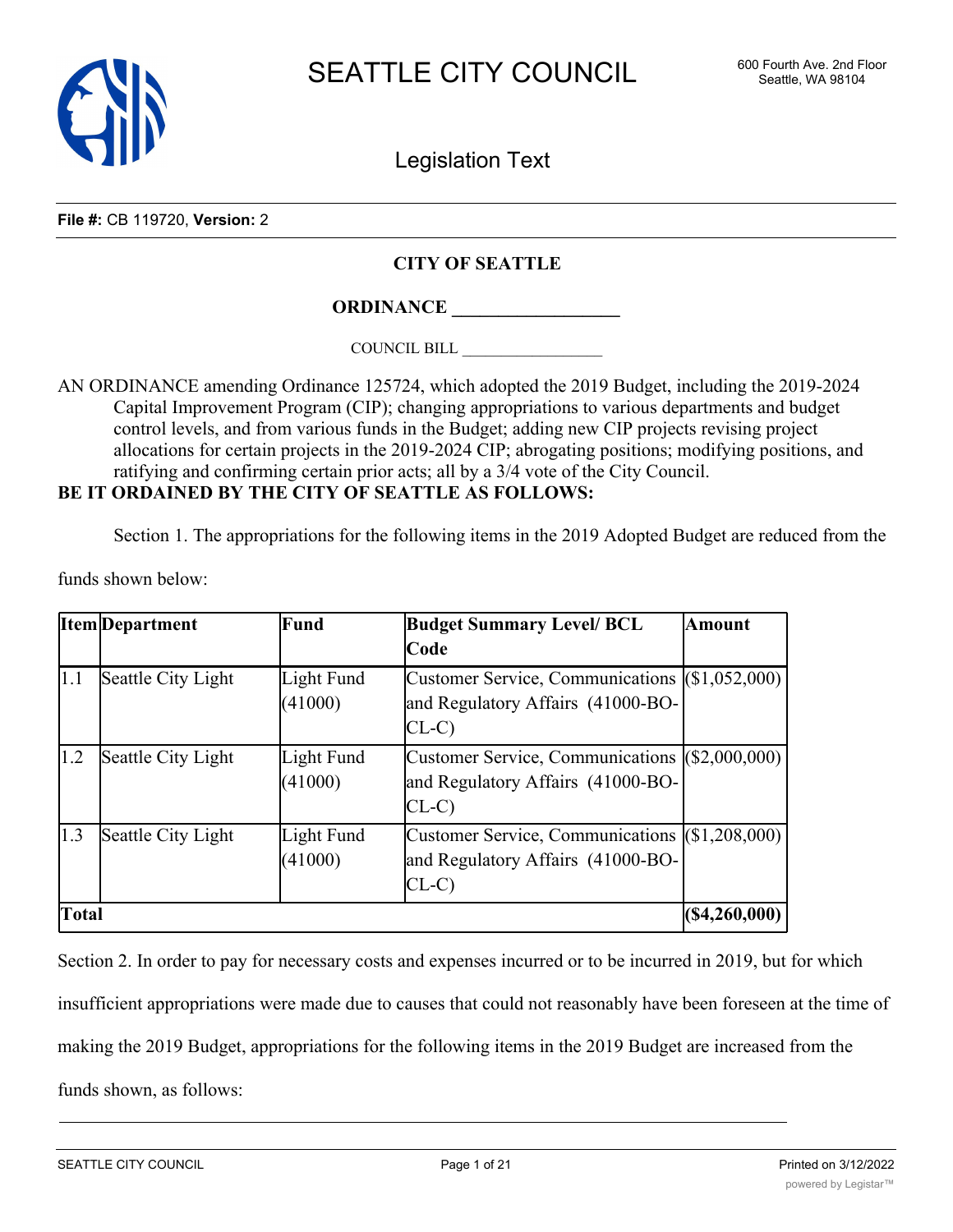|      | <b>Item</b> Department                                              | Fund                                      | <b>Budget Summary Level/ Amount</b><br><b>BCL Code</b>                 |              |  |
|------|---------------------------------------------------------------------|-------------------------------------------|------------------------------------------------------------------------|--------------|--|
| 2.1  | <b>Seattle Center</b>                                               | <b>Seattle Center Fund</b><br>(11410)     | Campus (11410-BO-SC- \$112,000<br>60000                                |              |  |
| 2.2  | Department of Education<br>and Early Learning                       | General Fund (00100)                      | Post-Secondary Programs \$70,000<br>$(00100 - BO - EE - IL300)$        |              |  |
| 2.3  | <b>Finance General</b>                                              | General Fund (00100)                      | Reserves (00100-BO-FG-\$2,600,000<br>2QD00)                            |              |  |
| 2.4  | Office of Hearing<br>Examiner                                       | General Fund (00100)                      | Office of the Hearing<br>Examiner (00100-BO-<br>HX-V1X00)              | \$15,000     |  |
| 2.5  | Executive (Office for<br>Civil Rights)                              | General Fund (00100)                      | Civil Rights (00100-BO-<br>$CR-X1R00$                                  | \$25,000     |  |
| 2.6  | Executive (Office for<br>Civil Rights)                              | General Fund (00100)                      | Civil Rights (00100-BO-<br>CR-X1R00)                                   | \$12,000     |  |
| 2.7  | Executive (Office of<br>Economic Development)                       | General Fund (00100)                      | Leadership and<br>Administration (00100-<br><b>BO-ED-ADMIN)</b>        | \$46,094     |  |
| 2.8  | Executive (Office of<br>Housing)                                    | Low Income Housing<br>Fund (16400)        | Multifamily Housing<br>$(16400 - BO-HU-3000)$                          | \$28,000,000 |  |
| 2.9  | Executive (Office of<br>Planning and Community<br>Development)      | General Fund (00100)                      | Planning and Community \$14,500<br>Development (00100-BO<br>$PC-X2P00$ |              |  |
|      | 2.10 Executive (Office of<br>Planning and Community<br>Development) | General Fund (00100)                      | Planning and Community<br>Development (00100-BO<br>$PC-X2P00$          | \$70,000     |  |
| 2.11 | Seattle Department of<br><b>Human Resources</b>                     | Unemployment<br>Insurance Fund<br>(10111) | \$200,000<br><b>Unemployment Services</b><br>$(10111-BO-HR-UNEMP)$     |              |  |
|      | 2.12 Seattle City Light                                             | Light Fund (41000)                        | <b>Short Term Purchased</b><br>Power (41000-BO-CL-S)                   | \$15,000,000 |  |
|      | 2.13 Seattle Department of<br><b>Human Resources</b>                | General Fund (00100)                      | Leadership and<br>Administration (00100-<br>BO-HR-N5000)               | \$550,370    |  |
|      | 2.14 Seattle Department of<br>Transportation                        | General Fund (00100)                      | Maintenance Operations<br>$(00100 - BO - TR - 17005)$                  | \$1,000,000  |  |
|      |                                                                     | <b>Transportation Fund</b><br>(13000)     | <b>Maintenance Operations</b><br>$(13000 - BO - TR - 17005)$           | \$4,037,859  |  |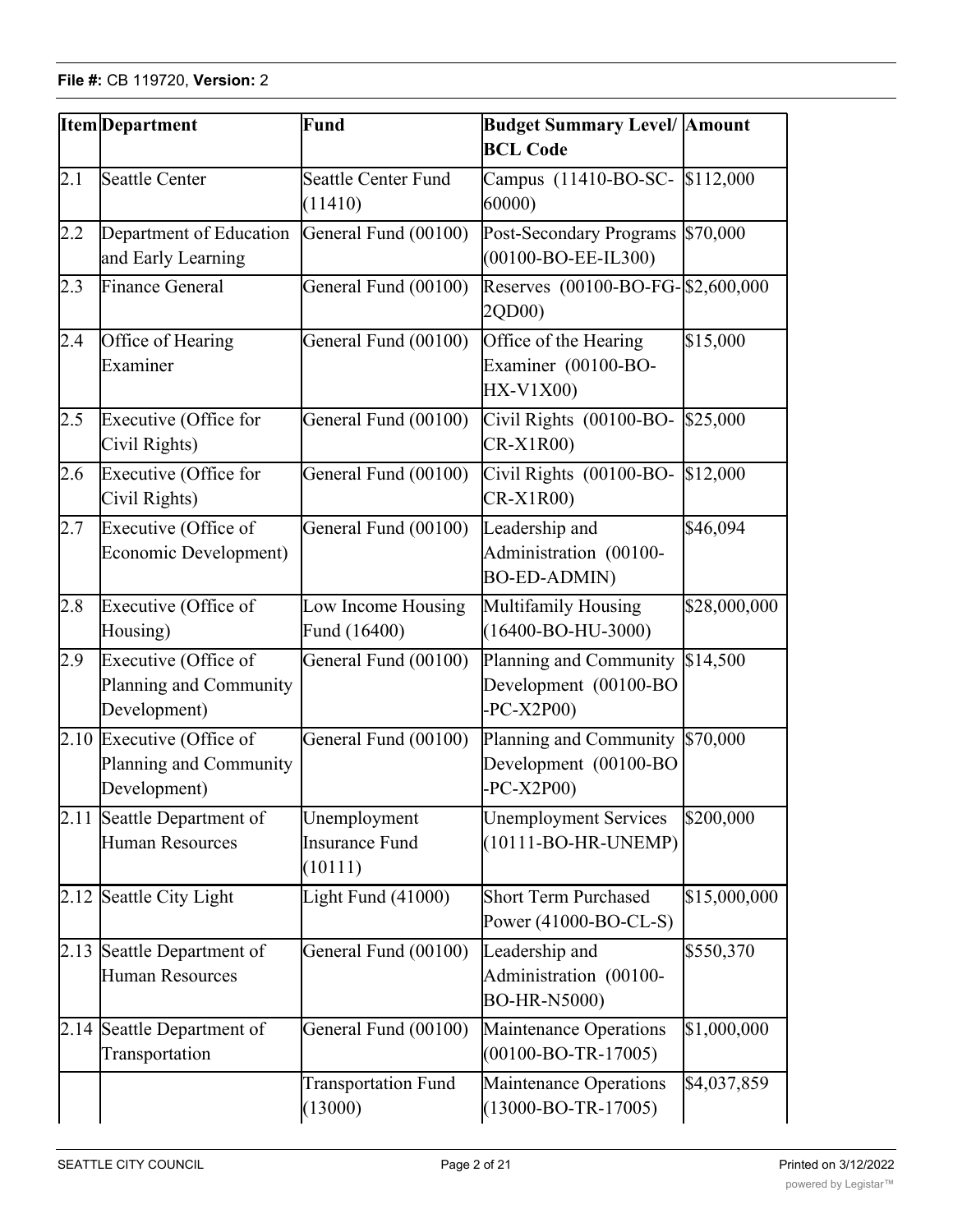| Total |                       | $(00100 - BO - CP - X1P00)$                           | \$51,792,823 |
|-------|-----------------------|-------------------------------------------------------|--------------|
|       | Commission            | Police Commission                                     |              |
|       | 2.15 Community Police | General Fund (00100) Office of the Community \$40,000 |              |

(13000)

Section 3. In order to pay for necessary costs and expenses incurred or to be incurred in 2019, but for which insufficient appropriations were made due to causes that could not reasonably have been foreseen at the time of making the 2019 Budget, appropriations for the following items, which are backed by revenues, in the 2019 Budget are increased from the funds shown, as follows:

(13000-BO-TR-17005)

| <b>I</b> tem<br>Department<br>Fund<br>Code |                                                           | <b>Budget Summary Level/ BCL Amount</b>                   |                                                                                    |             |
|--------------------------------------------|-----------------------------------------------------------|-----------------------------------------------------------|------------------------------------------------------------------------------------|-------------|
| 3.1                                        | Executive (Office of Arts<br>and Culture)                 | Arts and Culture Fund<br>(12400)                          | Arts and Cultural Programs<br>$(12400 - BO-AR-VA160)$                              | \$7,879     |
| 3.2                                        | <b>Executive (City Budget</b><br>Office)                  | General Fund (00100)                                      | City Budget Office (00100-BO \$115,000<br>$-CB-CZ000$                              |             |
| 3.3                                        | Department of Finance &<br><b>Administrative Services</b> | General Fund (00100)                                      | Regulatory Compliance and<br>Consumer Protection (00100-<br><b>BO-FA-RCCP)</b>     | \$1,543,279 |
| 3.4                                        | Finance General                                           | Unrestricted<br><b>Cumulative Reserve</b><br>Fund (00164) | Appropriation to Special Funds \$3,850,594<br>$(00164 - BO-FG-2QA00)$              |             |
| 3.5                                        | <b>Finance General</b>                                    | 2016 Multipurpose<br><b>LTGO Bond Fund</b><br>(36300)     | Appropriation to Special Funds \$458,000<br>(36300-BO-FG-2QA00)                    |             |
| 3.6                                        | Executive (Office of<br>Economic Development)             | General Fund (00100)                                      | Leadership and Administration<br>$(00100 - BO-ED-ADMIN)$                           | \$85,000    |
| 3.7                                        | Seattle Department of<br>Transportation                   | <b>Seattle Streetcar</b><br>Operations (10800)            | South Lake Union Streetcar<br>Operations (10800-BO-TR-<br>12001)                   | \$2,355,704 |
| $3.\overline{8}$                           | Seattle Department of<br>Transportation                   | <b>Seattle Streetcar</b><br>Operations (10800)            | <b>First Hill Streetcar Operations</b><br>\$984,664<br>$(10800 - BO - TR - 12002)$ |             |
| 3.9                                        | Seattle Police Department General Fund (00100)            |                                                           | Narcotics Investigations (00100 \$56,391)<br>-BO-SP-P7700)                         |             |
| $\overline{3.10}$                          | Seattle Police Department General Fund (00100)            |                                                           | Violent Crimes (00100-BO-SP \$132,746)<br>$-P7100)$                                |             |
| 3.11                                       | Seattle Police Department General Fund (00100)            |                                                           | Criminal Investigations (00100 \$28,083<br>-BO-SP-P7000)                           |             |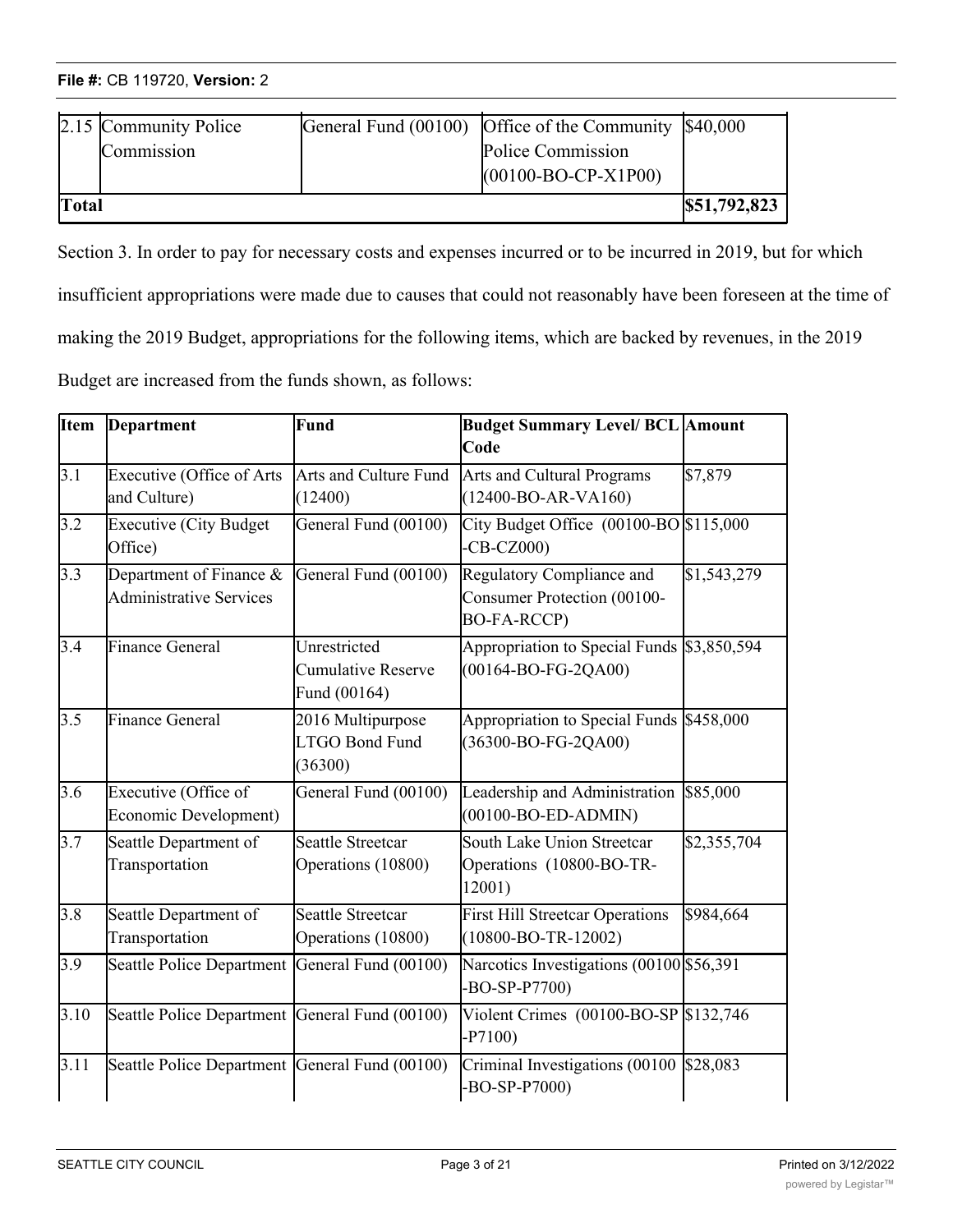| 3.12         | Seattle Police Department General Fund (00100) |                      | Violent Crimes $(00100 - BO - SP)$ \$50,042<br>$-P7100$                 |              |
|--------------|------------------------------------------------|----------------------|-------------------------------------------------------------------------|--------------|
| 3.13         | Seattle Police Department General Fund (00100) |                      | Special Investigations (00100-<br>BO-SP-P7800)                          | \$51,817     |
| 3.14         | Seattle Police Department General Fund (00100) |                      | Criminal Investigations (00100<br>$-BO-SP-P7000$                        | \$29,570     |
| 3.15         | Seattle Police Department General Fund (00100) |                      | Violent Crimes (00100-BO-SP \$18,344<br>$-P7100$                        |              |
| 3.16         | Seattle Police Department General Fund (00100) |                      | Criminal Investigations $(00100 \, \text{S}51, 558)$<br>$-BO-SP- P7000$ |              |
| 3.17         | Seattle Public Library                         | Library Fund (10410) | The Seattle Public Library<br>$(10410-BO-SPL)$                          | \$124,500    |
| 3.18         | Department of Education<br>and Early Learning  | General Fund (00100) | Leadership and Administration<br>(00100-BO-EE-IL700)                    | \$104,738    |
| 3.19         | Seattle Police Department                      | General Fund (00100) | <b>Administrative Operations</b><br>$(00100 - BO - SP - P8000)$         | \$779,360    |
| 3.20         | Seattle Police Department General Fund (00100) |                      | Criminal Investigations (00100<br>$-BO-SP- P7000$                       | \$115,371    |
| <b>Total</b> |                                                |                      |                                                                         | \$10,942,640 |

-BO-SP-P7000)<br>-BO-SP-P7000<br>-BO-SP-P7000

Section 4. In order to pay for necessary costs and expenses incurred or to be incurred in 2019, but for which insufficient appropriations were made due to causes that could not reasonably have been foreseen at the time of making the 2019 Budget, appropriations for the following items, which are backed by revenues, in the 2019 Budget are increased from the funds shown, as follows:

| Item         | Department                                    | <b>Fund</b>          | <b>Budget Summary Level/ BCL Amount</b>            |           |
|--------------|-----------------------------------------------|----------------------|----------------------------------------------------|-----------|
|              |                                               |                      | lCode                                              |           |
| 4.1          | Department of Education<br>and Early Learning | General Fund (00100) | Early Learning (00100-BO-EE \$140,846)<br>$-IL100$ |           |
| 4.2          | Seattle Fire Department                       | General Fund (00100) | Operations (00100-BO-FD-<br>F3000)                 | \$15,060  |
| 4.3          | Seattle Fire Department                       | General Fund (00100) | Operations (00100-BO-FD-<br>F3000)                 | \$300,000 |
| 4.4          | Seattle Fire Department                       | General Fund (00100) | Operations (00100-BO-FD-<br>F3000)                 | \$107,138 |
| <b>Total</b> |                                               |                      |                                                    | \$563,044 |

Unspent funds so appropriated shall carry forward to subsequent fiscal years until they are exhausted or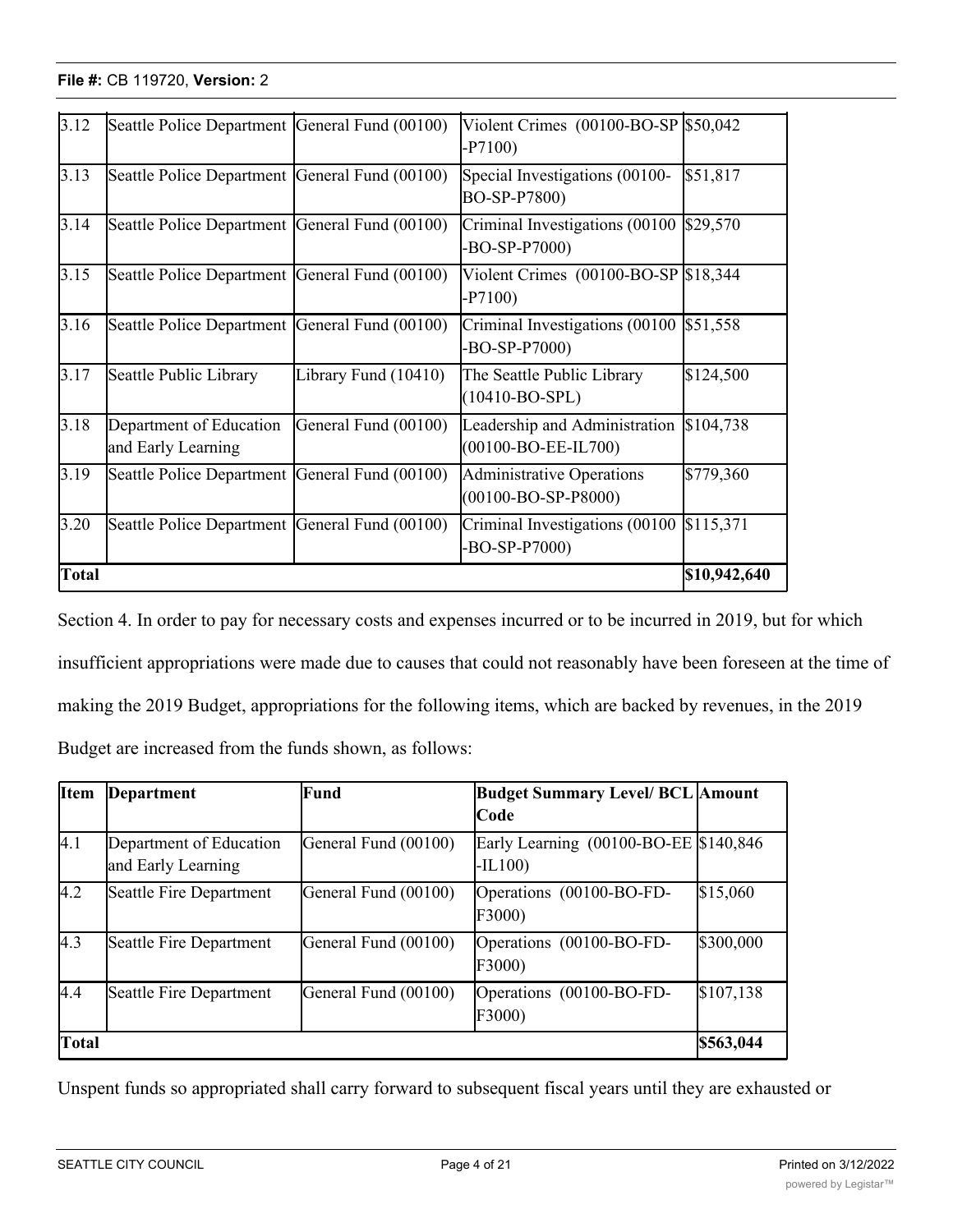abandoned by ordinance.

Section 5. Contingent upon the execution of the grant or other funding agreement authorized in Section 1 of the ordinance introduced as Council Bill 119721 the appropriations for the following items in the 2019 Budget are increased from the funds shown, as follows:

| <b>Item</b>      | Department                                                       | Fund                 | <b>Budget Summary Level/ BCL Amount</b><br>Code                     |           |
|------------------|------------------------------------------------------------------|----------------------|---------------------------------------------------------------------|-----------|
| 5.1              | Law Department                                                   | General Fund (00100) | Criminal (00100-BO-LW-<br>J1500)                                    | \$167,125 |
| 5.2              | Executive (Office of<br><b>Immigrant and Refugee</b><br>Affairs) | General Fund (00100) | Office of Immigrant and<br>Refugee Affairs (00100-BO-IA<br>$-X1N00$ | \$262,500 |
| 5.3              | Executive (Office of<br>Planning and Community<br>Development)   | General Fund (00100) | Planning and Community<br>Development (00100-BO-PC-<br>X2P00)       | \$10,000  |
| 5.4              | Seattle Fire Department                                          | General Fund (00100) | Operations (00100-BO-FD-<br>F3000)                                  | \$67,357  |
| 5.5              | Seattle Fire Department                                          | General Fund (00100) | Operations (00100-BO-FD-<br>F3000)                                  | \$6,519   |
| 5.6              | Seattle Fire Department                                          | General Fund (00100) | Operations (00100-BO-FD-<br>F3000)                                  | \$42,184  |
| 5.7              | <b>Seattle Fire Department</b>                                   | General Fund (00100) | Operations (00100-BO-FD-<br>F3000)                                  | \$918,755 |
| $\overline{5.8}$ | Seattle Fire Department                                          | General Fund (00100) | Operations (00100-BO-FD-<br>F3000)                                  | \$360,000 |
| 5.9              | Seattle Fire Department                                          | General Fund (00100) | Operations (00100-BO-FD-<br>F3000)                                  | \$709,829 |
| 5.10             | Seattle Fire Department                                          | General Fund (00100) | Operations (00100-BO-FD-<br>F3000)                                  | \$27,000  |
| 5.11             | <b>Seattle Fire Department</b>                                   | General Fund (00100) | Operations (00100-BO-FD-<br>F3000)                                  | \$53,651  |
| 5.12             | Seattle Fire Department                                          | General Fund (00100) | Operations (00100-BO-FD-<br>F3000)                                  | \$34,234  |
| 5.13             | Seattle Police Department                                        | General Fund (00100) | Special Operations (00100-BO \$427,988)<br>$-SP-P3400$              |           |
| 5.14             | <b>Seattle Police Department</b>                                 | General Fund (00100) | Criminal Investigations (00100 \$429,000<br>$-BO-SP-P7000$          |           |
| 5.15             | <b>Seattle Police Department</b>                                 | General Fund (00100) | Leadership and Administration<br>$(00100 - BO - SP - P1600)$        | \$70,000  |

5.16 Seattle Police Department General Fund (00100) Special Operations (00100-BO

\$606,044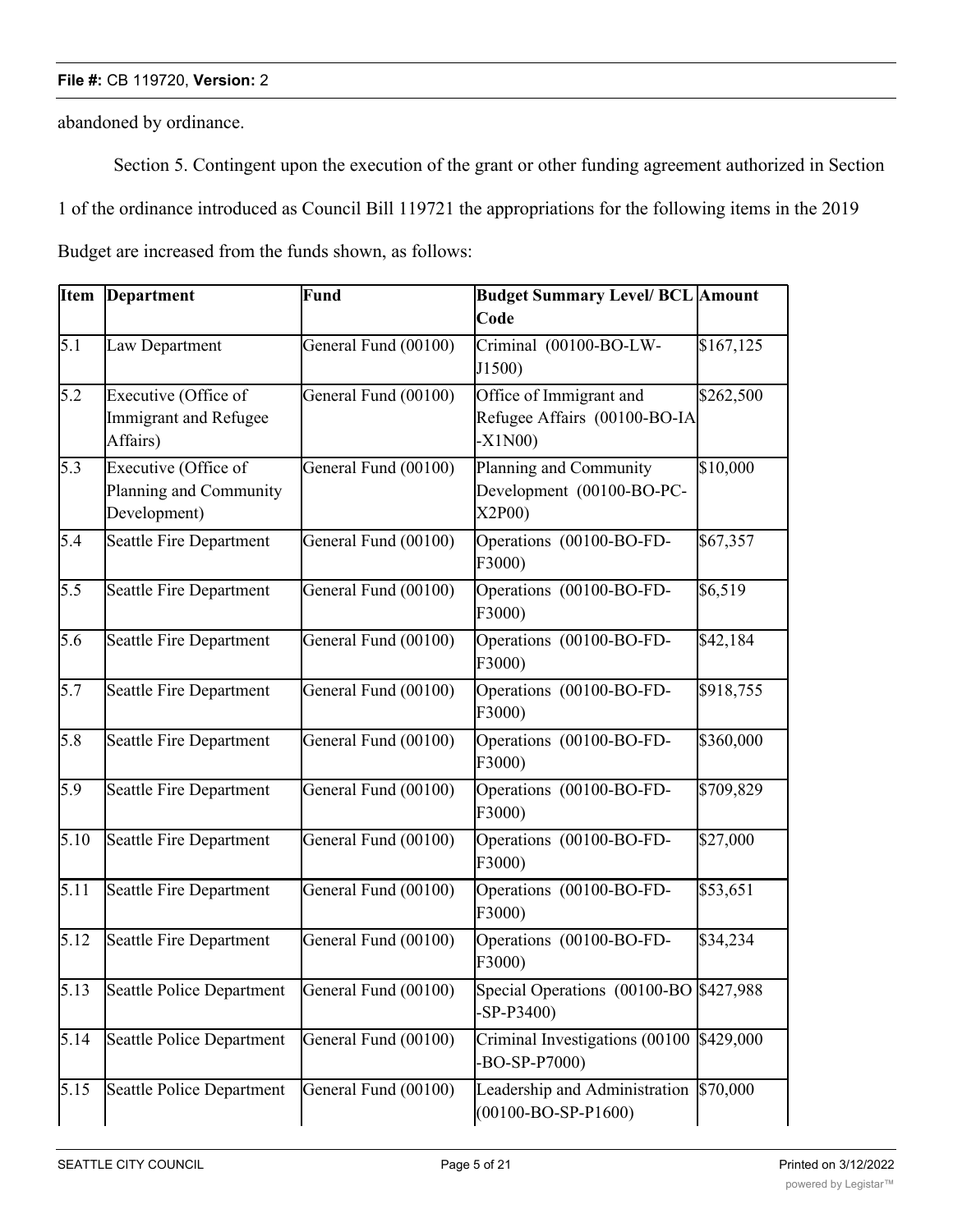| 5.16         | Seattle Police Department             | General Fund (00100)                | Special Operations (00100-BO \$606,044<br>$-SP-P3400$          |             |
|--------------|---------------------------------------|-------------------------------------|----------------------------------------------------------------|-------------|
| 5.17         | Seattle Police Department             | General Fund (00100)                | Special Operations (00100-BO \$39,000<br>$-SP-P3400$           |             |
| 5.18         | Seattle Police Department             | General Fund (00100)                | Leadership and Administration<br>$(00100 - BO - SP - P1600)$   | \$681,367   |
| 5.19         | Seattle Police Department             | General Fund (00100)                | Leadership and Administration<br>$(00100 - BO - SP - P1600)$   | \$672,410   |
| 5.20         | Seattle Police Department             | General Fund (00100)                | Chief of Police $(00100 - BO - SP)$ \$407,038<br>$-P1000$      |             |
| 5.21         | Seattle Police Department             | General Fund (00100)                | Special Operations (00100-BO \$2,224,707<br>$-SP-P3400$        |             |
| 5.22         | Seattle Police Department             | General Fund (00100)                | Special Operations (00100-BO \$327,000<br>$-SP-P3400$          |             |
| 5.23         | Seattle Public Library                | Library Fund (10410)                | The Seattle Public Library<br>$(10410-BO-SPL)$                 | \$8,000     |
| 5.24         | Department of Parks and<br>Recreation | Park and Recreation<br>Fund (10200) | <b>Recreation Facility Programs</b><br>$(10200 - BO-PR-50000)$ | \$25,000    |
| <b>Total</b> |                                       |                                     |                                                                | \$8,576,708 |

 $\overline{\phantom{a}}$  (1001)  $\overline{\phantom{a}}$  (1001)  $\overline{\phantom{a}}$  (1001)  $\overline{\phantom{a}}$  (1001)  $\overline{\phantom{a}}$ 

Unspent funds so appropriated shall carry forward to subsequent fiscal years until they are exhausted or abandoned by ordinance.

Section 6. The appropriations for the following items in the 2019 Adopted Budget are modified, as

follows:

|     | <b>Item Department</b>                        | Fund                    | <b>Budget Summary</b><br>Level/BCL Code                                                | <b>Additional Budget</b><br>Appropriation |
|-----|-----------------------------------------------|-------------------------|----------------------------------------------------------------------------------------|-------------------------------------------|
| 6.1 | <b>Finance General</b>                        | General Fund<br>(00100) | Reserves $(00100 - BO - FG)$ (\$80,000)<br>$-2QDO0$                                    |                                           |
|     | Office of the Community<br>Police Commission  | General Fund<br>(00100) | Office of the Community   \$80,000<br>Police Commission<br>$(00100 - BO - CP - X1P00)$ |                                           |
| 6.2 | <b>Finance General</b>                        | General Fund<br>(00100) | Reserves $(00100 - BO - FG    (1, 121, 349))$<br>$-2QDO0$                              |                                           |
|     | Seattle Center                                | General Fund<br>(00100) | Campus (00100-BO-SC-1\$55,000<br>60000)                                                |                                           |
|     | Executive (Office of<br>Economic Development) | General Fund<br>(00100) | <b>Business Services</b><br>$(00100 - BO - ED - X1D00)$                                | \$58,500                                  |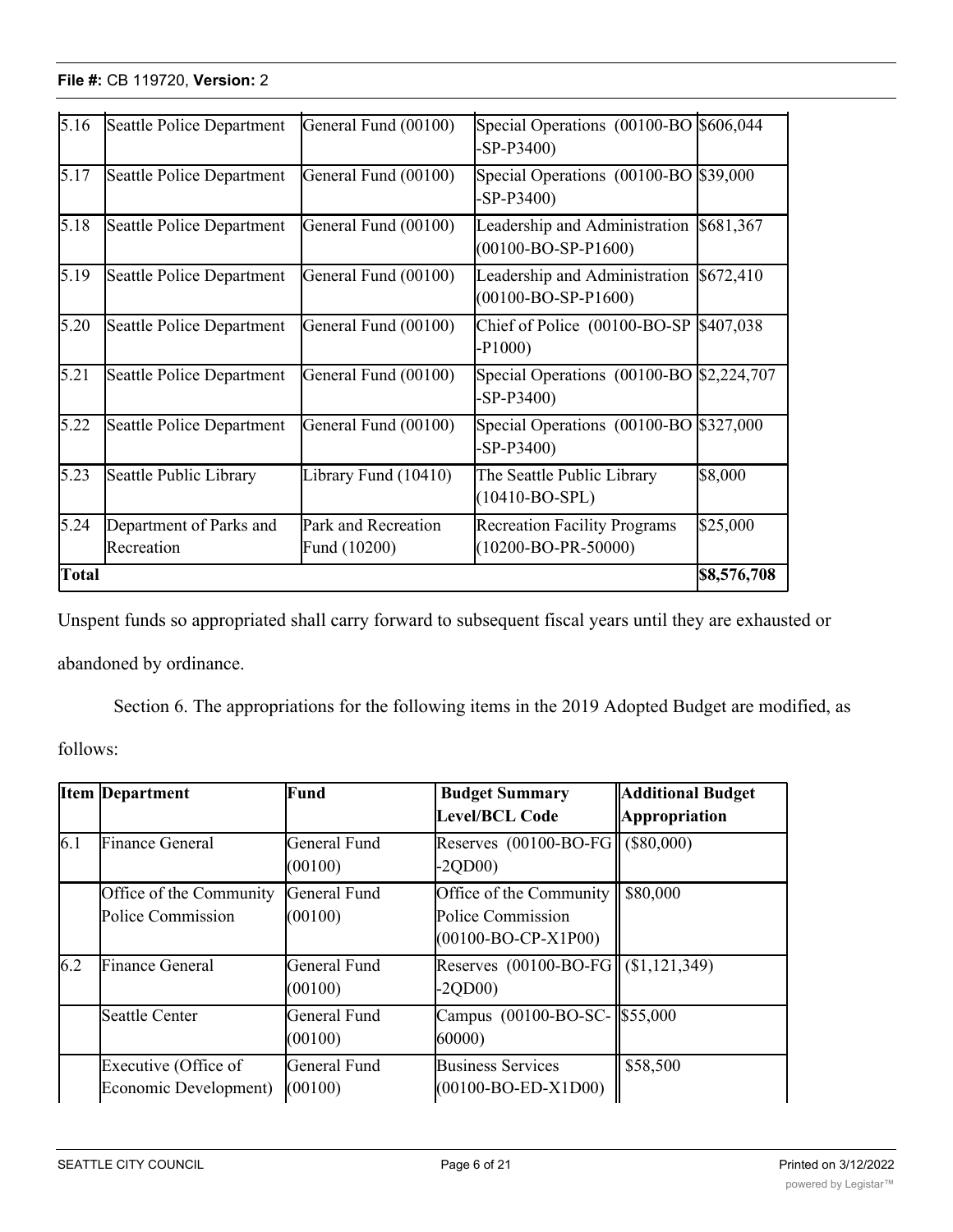Economic Development)

(00100)

|                  | Department of                                          | General Fund                              | <b>Community Building</b>                                       | $\sqrt{$5,129}$ |
|------------------|--------------------------------------------------------|-------------------------------------------|-----------------------------------------------------------------|-----------------|
|                  | Neighborhoods                                          | (00100)                                   | $(00100 - BO-DN-I3300)$                                         |                 |
|                  | Department of<br>Neighborhoods                         | General Fund<br>(00100)                   | Leadership and<br>Administration (00100-<br>BO-DN-I3100)        | \$10,198        |
|                  | Seattle Department of<br>Human Resources               | General Fund<br>(00100)                   | Leadership and<br>Administration (00100-<br><b>BO-HR-N5000)</b> | \$19,741        |
|                  | Seattle Department of<br>Human Resources               | General Fund<br>(00100)                   | HR Services (00100-BO<br>-HR-N6000)                             | \$11,313        |
|                  | Seattle Fire Department                                | General Fund<br>(00100)                   | Operations (00100-BO-<br>FD-F3000)                              | \$907,468       |
|                  | <b>Executive (City Budget</b><br>Office)               | General Fund<br>(00100)                   | City Budget Office<br>$(00100 - BO - CB - CZ000)$               | \$54,000        |
| 6.3              | <b>Human Services</b><br>Department                    | General Fund<br>(00100)                   | Preparing Youth for<br>Success (00100-BO-HS-<br>H2000)          | $(\$50,000)$    |
|                  | Executive (Office for<br>Civil Rights)                 | General Fund<br>(00100)                   | Civil Rights (00100-BO-<br>$CR-X1R00$                           | \$50,000        |
| 6.4              | Seattle Department of<br><b>Information Technology</b> | Information<br>Technology Fund<br>(50410) | Engineering and<br>Operations (50410-BO-<br>IT-D3000)           | \$2,036,000     |
|                  |                                                        |                                           | IT Initiatives (50410-BO<br>$-IT-D9000$                         | (\$2,036,000)   |
| $\overline{6.5}$ | Seattle Department of<br><b>Information Technology</b> | Information<br>Technology Fund<br>(50410) | Engineering and<br>Operations (50410-BO-<br>IT-D3000)           | \$193,000       |
|                  |                                                        |                                           | IT Initiatives (50410-BO<br>-IT-D9000)                          | (\$193,000)     |
| 6.6              | Seattle Department of<br><b>Information Technology</b> | Information<br>Technology Fund<br>(50410) | Engineering and<br>Operations (50410-BO-<br>IT-D3000)           | \$906,000       |
|                  |                                                        |                                           | IT Initiatives (50410-BO<br>$-IT-D9000$                         | $(\$906,000)$   |
| 6.7              | Seattle Department of<br><b>Information Technology</b> | Information<br>Technology Fund<br>(50410) | IT Initiatives (50410-BO<br>$-IT-D9000$                         | \$137,102       |
|                  |                                                        |                                           | Leadership and<br>Administration (50410-<br>BO-IT-D1000)        | (\$137,102)     |
|                  | <b>Net Change</b>                                      |                                           |                                                                 | <b>\$0</b>      |

(00100-BO-ED-X1D00)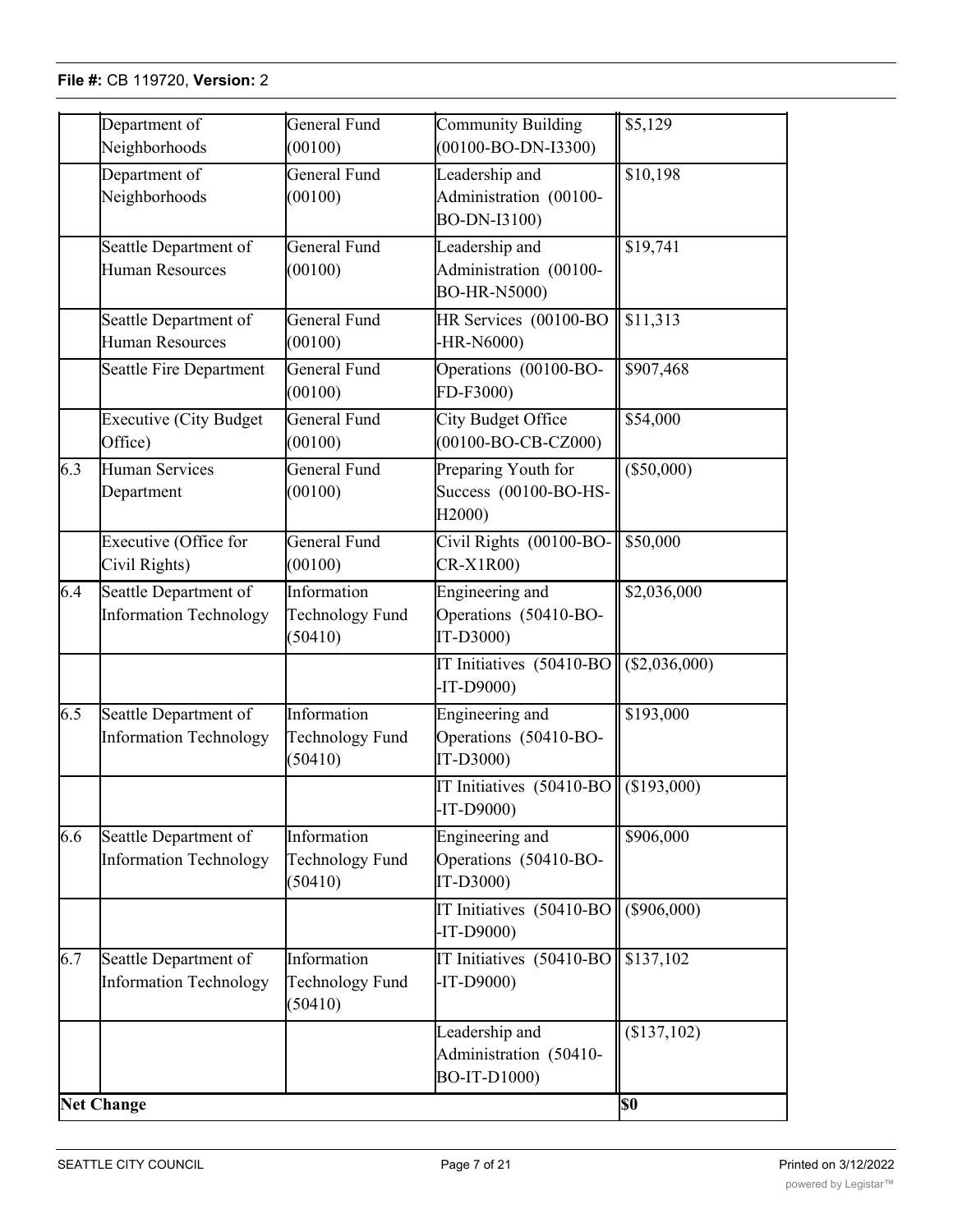Section 7. The Skagit - Facilities Energy Conservation Program (MC-CL-XS6515), as described in Attachment A to this ordinance, the Transportation Electrification Project (MC-CL-XF9239) as described in Attachment B to this ordinance, and the Battery Street Portal Park Development project (MC-PR-21015), as described in Attachment C to this ordinance are established in the 2019-2024 Adopted Capital Improvement Program.

Section 8. Appropriations in the 2019 Adopted Budget and project allocations in the 2019-2024 Adopted Capital Improvement Program are reduced as follows:

|       | <b>Item</b> Department                  | Fund    | <b>Budget</b>                            | <b>BCL</b>     | <b>CIP Project</b> | <b>Allocation</b> |
|-------|-----------------------------------------|---------|------------------------------------------|----------------|--------------------|-------------------|
|       |                                         |         | <b>Summary Level/Appropriation Name</b>  |                |                    | (in 8000's)       |
|       |                                         |         | <b>BCL Code</b>                          | <b>Change</b>  |                    |                   |
| 8.1   | Seattle                                 | Move    | Major                                    | (\$1,372,957)  | Arterial           | ( \$1,384)        |
|       | Department of Seattle Levy Maintenance/ |         |                                          |                | Asphalt and        | \$11              |
|       | Transportation Fund                     |         | Replacement                              |                | Concrete           |                   |
|       |                                         | (10398) | (10398-BC-TR-                            |                | Program (MC-       |                   |
|       |                                         |         | 19001)                                   |                | TR-C070)           |                   |
| 8.2   | Seattle                                 | Move    | Mobility-Capital                         | $(\$24,390)$   | Accessible Mt.     | $((\$1,746))$     |
|       |                                         |         | Department of Seattle Levy (10398-BC-TR- |                | Baker              | \$1,722           |
|       | Transportation Fund                     |         | 19003)                                   |                | Implementation     |                   |
|       |                                         | (10398) |                                          |                | $(MC-TR-C002)$     |                   |
| Total |                                         |         |                                          | (S1, 397, 347) |                    |                   |

Section 9. To pay for necessary capital costs and expenses incurred or to be incurred, but for which insufficient appropriations were made due to causes that could not reasonably have been foreseen at the time the 2019 Budget was adopted, appropriations in the 2019 Adopted Budget and project allocations in the 2019-2024 Adopted Capital Improvement Program are increased as follows:

| <b>Item</b> Department Fund | <b>Budget</b>     | <b>BCL</b>                | <b>CIP Project</b> | <b>Allocation</b>     |
|-----------------------------|-------------------|---------------------------|--------------------|-----------------------|
|                             | Summary           | <b>Appropriation</b> Name |                    | $(\text{in } $000's)$ |
|                             | Level/ BCL Change |                           |                    |                       |
|                             | Code              |                           |                    |                       |

FASPDS)

FA-FASPDS)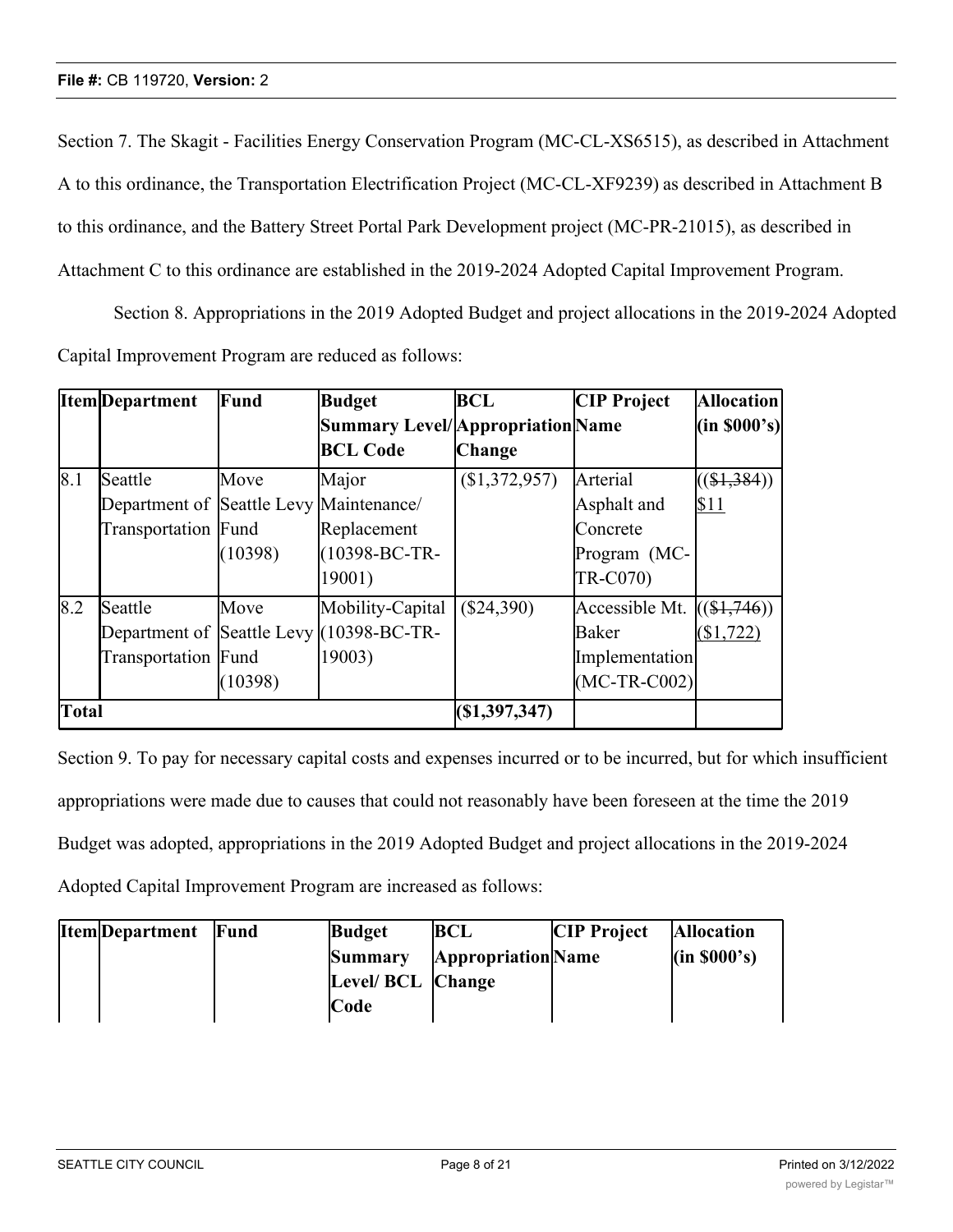| 9.1 | Department of Finance and<br>Finance $\&$                             | Administrativ                               | <b>FAS Project</b><br>Delivery                                                         | \$8,500,000 | Customer<br>Requested                                                        | $((\$4,676))$<br>\$13,176  |
|-----|-----------------------------------------------------------------------|---------------------------------------------|----------------------------------------------------------------------------------------|-------------|------------------------------------------------------------------------------|----------------------------|
|     | Administrativ<br>e Services                                           | le Services<br>Fund (50300)                 | Services<br>(50300-BC-<br>FA-<br><b>FASPDS)</b>                                        |             | Tenant<br>Improvement<br>Program (MC-<br>FA-FASPDS)                          |                            |
| 9.2 | Department of Finance and<br>Finance &<br>Administrativ<br>e Services | Administrativ<br>e Services<br>Fund (50300) | <b>FAS Project</b><br>Delivery<br>Services<br>$(50300 - BC -$<br>FA-<br><b>FASPDS)</b> | \$5,000,000 | <b>City Facilities</b><br>Project<br>Delivery<br>Services (MC-<br>FA-CTYPDS) | $($ \$914))<br>\$5,914     |
| 9.3 | Seattle City<br>Light                                                 | Light Fund<br>(41000)                       | Customer<br>Focused -<br>CIP (41000-<br>$BC-CL-Z$                                      | \$2,000,000 | Medium<br>Overhead and<br>Underground<br>Services (MC-<br>CL-ZS8366)         | $((\$14,947))$<br>\$16,947 |
| 9.4 | Seattle City<br>Light                                                 | Light Fund<br>(41000)                       | Financial<br>Services -<br>CIP (41000-<br>$BC-CL-W$                                    | \$1,052,000 | <b>DSM</b> Tracking<br>& Reporting<br>System (MC-<br>CL-WF9928)              | $((\$1,219))$<br>\$2,271   |
| 9.5 | Seattle City<br>Light                                                 | Light Fund<br>(41000)                       | Power<br>Supply $\&$<br>Environ<br>Affairs - CIP<br>$(41000 - BC -$<br>$CL-X$          | \$2,000,000 | Transportation<br>Electrification<br>Project (MC-<br>CL-XF9239)              | $($ \$0)) $$2,000$         |
| 9.6 | Seattle City<br>Light                                                 | Light Fund<br>(41000)                       | Power<br>Supply $&$<br>Environ<br>Affairs - CIP<br>$(41000 - BC -$<br>$CL-X$           | \$1,208,000 | Safety<br>Modifications<br>$(MC-CL-$<br>XF9006)                              | $((\$2,196))$<br>\$1,784   |
|     |                                                                       |                                             |                                                                                        |             | <b>Building</b><br>Envelope<br><b>Upgrades</b> (MC<br>$-CL-XF9072)$          | $((\$2,058))$<br>\$3,740   |

**Level** 

**Change** 

Purchase (MC-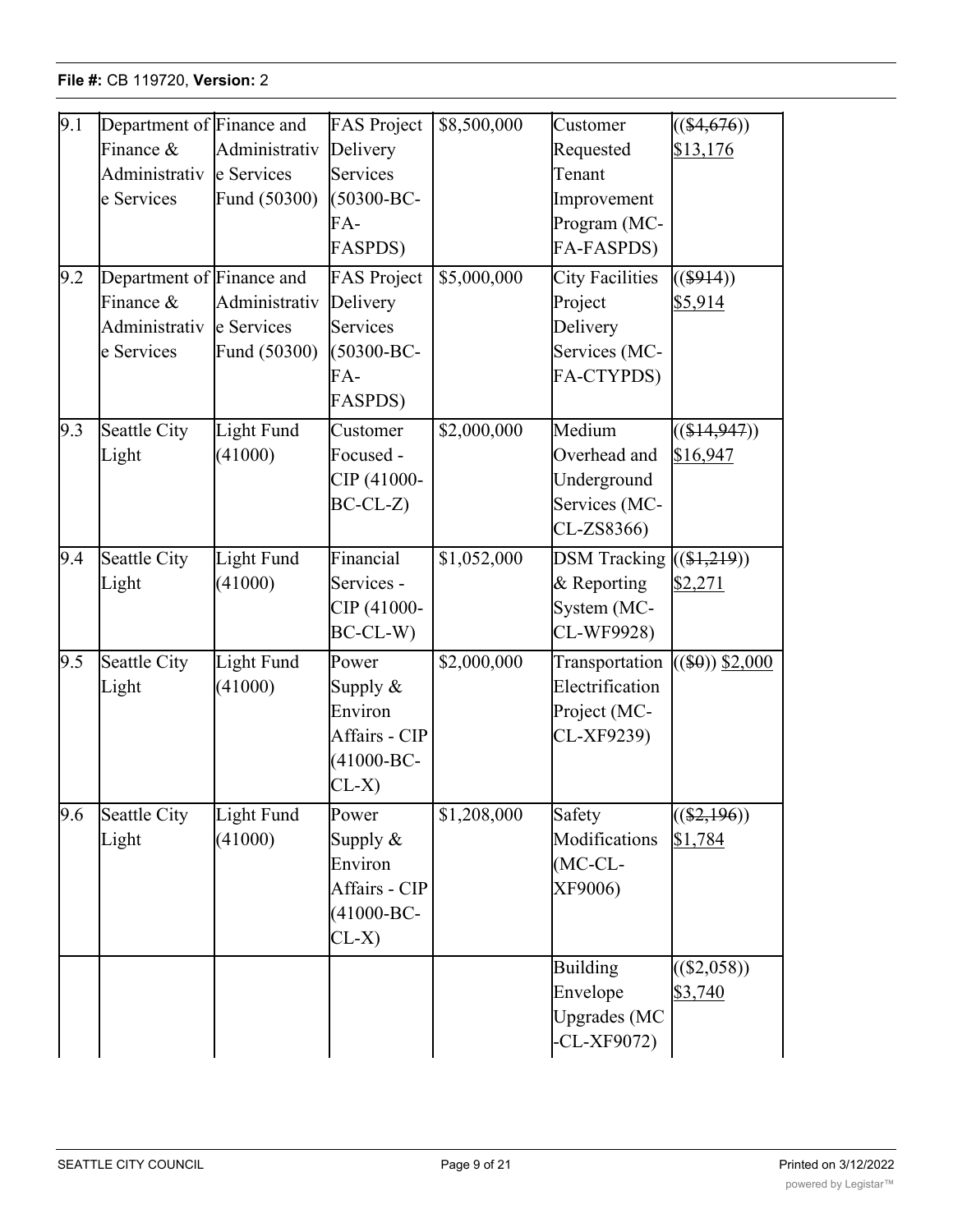|     | Technology                                                                         |                             | $(50410 - BC -$                                                             |                      | System                                                                       |                                |
|-----|------------------------------------------------------------------------------------|-----------------------------|-----------------------------------------------------------------------------|----------------------|------------------------------------------------------------------------------|--------------------------------|
|     | Department of Technology<br>Information                                            | Fund (50410)                | Improvemen<br>t Projects                                                    |                      | Justice<br>Information                                                       | \$8,886                        |
| 9.9 | Seattle<br>Department of Gap Levy<br>Transportation Fund (10394)<br>$9.10$ Seattle | Bridging The<br>Information | Mobility-<br>Capital<br>$(10394 - BC -$<br>TR-19003)<br>Capital             | \$5,786<br>\$650,000 | New Traffic<br>Signals (MC-<br>TR-C020)<br>Criminal                          | $((\$0))$ \$6<br>$((\$8,236))$ |
| 9.8 | Seattle<br>Department of Fund (13000) Capital<br>Transportation                    | Transportation Mobility-    | $(13000 - BC -$<br>TR-19003)                                                | \$1,100,000          | <b>Bike Master</b><br>Plan -<br>Greenways<br>$(MC-TR-$<br>C <sub>063</sub>   | $((\$1,552))$<br>\$2,652       |
| 9.7 | Seattle City<br>Light                                                              | Light Fund<br>(41000)       | Transmission \$360,000<br>and<br>Distribution<br>$-CIP(41000$<br>$-BC-CL-Y$ |                      | <b>Broad Street</b><br>Substation -<br>Network (MC-<br>CL-YN8203)            | $((\$3,651))$<br>\$4,011       |
|     |                                                                                    |                             |                                                                             |                      | Energy<br>Conservation<br>$(MC-CL-$<br>XF9320)                               | $((\$854))$<br>\$2,462         |
|     |                                                                                    |                             |                                                                             |                      | Substation<br>Comprehensiv<br>Improvements<br>$(MC-CL-$<br>XF9161)           | $((\$289))$<br>\$1,119         |
|     |                                                                                    |                             |                                                                             |                      | Workplace and $((\$2,667))$<br>Process<br>Improvement<br>$MC-CL-$<br>XF9159) | \$1,267                        |
|     |                                                                                    |                             |                                                                             |                      | Office<br>Furniture and<br>Equipment<br>Purchase (MC-<br>CL-XF9103)          | $((\$1,483))$<br>\$383         |
|     |                                                                                    |                             |                                                                             |                      |                                                                              |                                |

Upgrades (MC  $-$ CL-X $-$ Cl-X $-$ Cl-X $-$ Cl-X $-$ Cl-X $-$ Cl-X $-$ Cl-X $-$ Cl-X $-$ Cl-X $-$ Cl-X $-$ Cl-X $-$ Cl-X $-$ Cl-X $-$ Cl-X $-$ Cl-X $-$ Cl-X $-$ Cl-X $-$ Cl-X $-$ Cl-X $-$ Cl-X $-$ Cl-X $-$ Cl-X $-$ Cl-X $-$ Cl-X $-$ Cl-X $-$ Cl-X $-$ Cl-X $-$ Cl-X $-$ Cl-X $-$ Cl-X $-$ Cl-X $-$ C

Park and

Building For

(<del>)</del>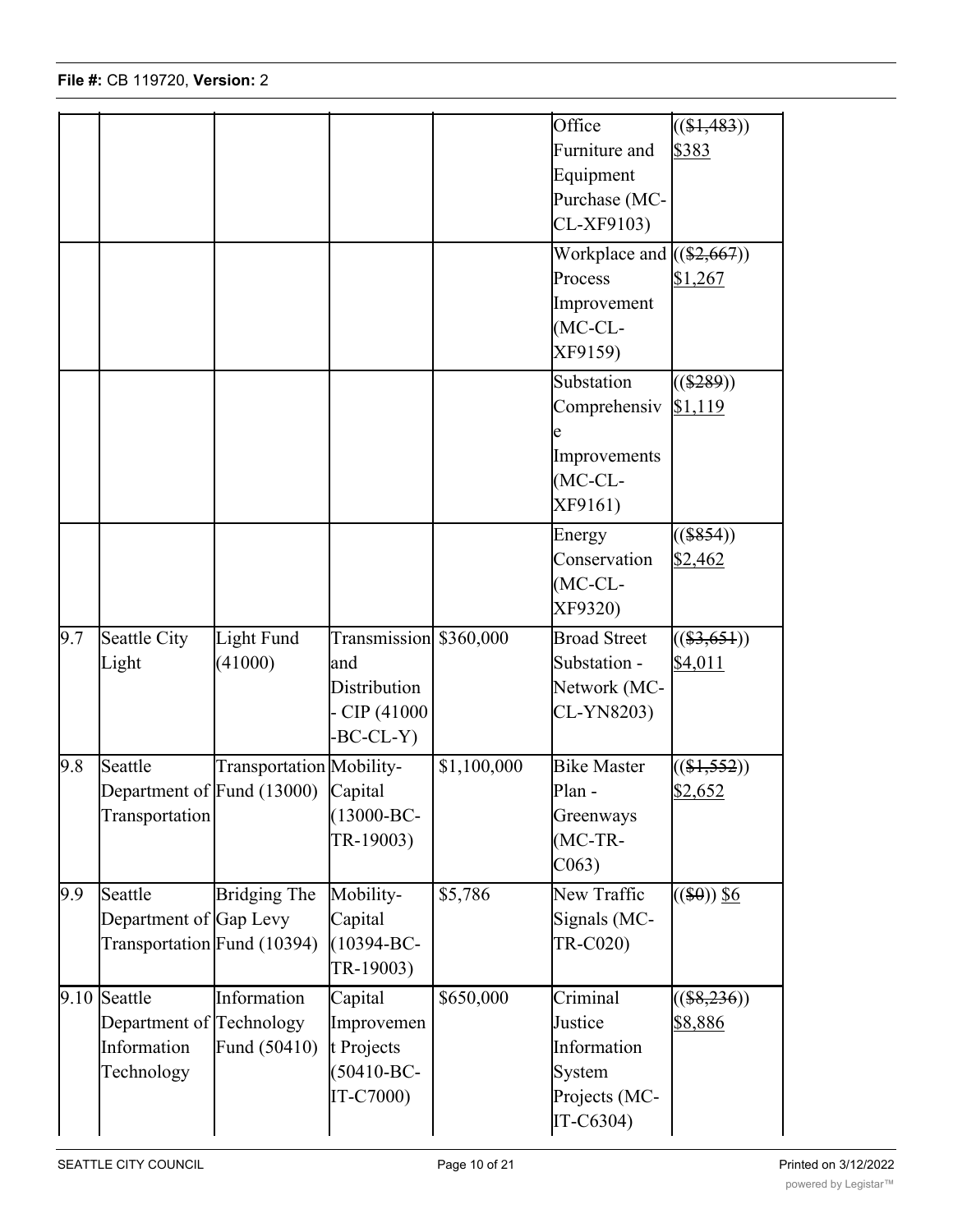|       | 9.11 Department of Park and   |                     | <b>Building For</b> | \$1,070,000  | Develop 14         | $((\$0))$ \$1,070 |
|-------|-------------------------------|---------------------|---------------------|--------------|--------------------|-------------------|
|       | Parks and                     | Recreation          | The Future          |              | New Parks at       |                   |
|       | Recreation                    | Fund (10200)        | $(10200 - BC -$     |              | Land-Banked        |                   |
|       |                               |                     | PR-20000)           |              | Sites (MC-PR-      |                   |
|       |                               |                     |                     |              | 21003)             |                   |
|       | 9.12 Department of 2008 Parks |                     | 2008 Parks          | \$1,569,000  | Neighborhood       | $((\$1,586))$     |
|       | Parks and                     | Levy Fund           | Levy (33860)        |              | Parks &            | \$3,155           |
|       | Recreation                    | (33860)             | -BC-PR-             |              | Playgrounds-       |                   |
|       |                               |                     | 10000)              |              | 2008 Parks         |                   |
|       |                               |                     |                     |              | Levy (MC-PR-       |                   |
|       |                               |                     |                     |              | 16001)             |                   |
|       | 9.13 Department of 2013 King  |                     | Fix It First        | \$600,000    | Play Area          | $((\$2,346))$     |
|       | Parks and                     | <b>County Parks</b> | (36000-BC-          |              | Renovations        | \$2,946           |
|       | Recreation                    | Levy $(36000)$      | PR-40000)           |              | $(MC-PR-$          |                   |
|       |                               |                     |                     |              | 41039)             |                   |
|       | $9.14$ Department of Park     |                     | <b>SR520</b>        | \$250,000    | <b>Bryant Site</b> | $((\$6,800))$     |
|       | Parks and                     | Mitigation &        | Mitigation          |              | Development        | \$7,050           |
|       | Recreation                    | Remediation         | $(33130 - BC -$     |              | $(MC-PR-$          |                   |
|       |                               | (33130)             | PR-60000)           |              | 61002)             |                   |
|       | 9.15 Department of Park       |                     | <b>SR520</b>        | \$794,000    | Arboretum          | $((\$1,105))$     |
|       | Parks and                     | Mitigation &        | Mitigation          |              | Waterfront         | \$1,899           |
|       | Recreation                    | Remediation         | $(33130 - BC -$     |              | Trail              |                   |
|       |                               | (33130)             | PR-60000)           |              | Renovation         |                   |
|       |                               |                     |                     |              | $(MC-PR-$          |                   |
|       |                               |                     |                     |              | 61003)             |                   |
| Total |                               |                     |                     | \$26,158,786 |                    |                   |

IT-C6304)

Allocation modifications for the Seattle Department of Transportation, Seattle Public Utilities, and Seattle City Light in this section shall operate for the purposes of increasing or decreasing the base for the limit imposed by subsection 4(c) of Ordinance 125724.

Section 10. Appropriations in the 2019 Adopted Budget and project allocations in the 2019-2024

Adopted Capital Improvement Program, which are backed by revenues, are modified as follows:

| <b>Item</b> | <b>Department</b> | Fund | <b>Budget</b>  | <b>Additional</b>         | <b>CIP</b> Project | <b>Allocation</b> |
|-------------|-------------------|------|----------------|---------------------------|--------------------|-------------------|
|             |                   |      | <b>Summary</b> | <b>Budget</b>             | <b>Name</b>        | (in 8000's)       |
|             |                   |      |                | Level/ BCL  Appropriation |                    |                   |
|             |                   |      | Code           |                           |                    |                   |

<u>Capital Capital Capital Capital Capital Capital Capital Capital Capital Capital Capital Capital Capital Capital Capital Capital Capital Capital Capital Capital Capital Capital Capital Capital Capital Capital Capital Capit</u>

 $\frac{1}{\sqrt{130}}$ 

Trail Extension (1988)

\$3,718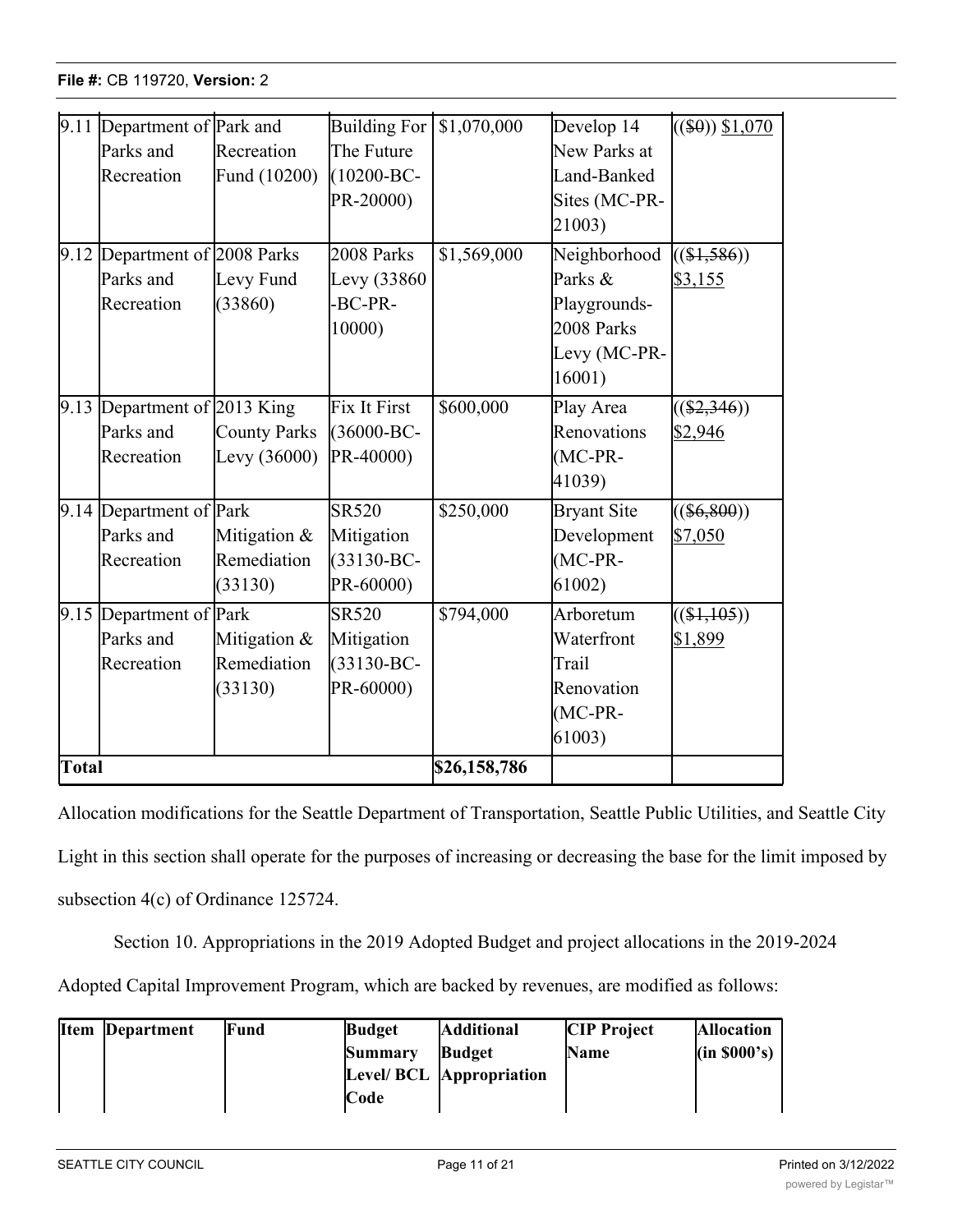| 10.1 | Seattle<br>Department of<br>Transportation | Transportation<br>Fund (13000)                    | Mobility-<br>Capital<br>$(13000 - BC -$<br>TR-19003) | \$1,151,393 | Burke-Gilman<br>Trail Extension<br>$(MC-TR-C044)$                                           | $((\$2,567))$<br>\$3,718 |
|------|--------------------------------------------|---------------------------------------------------|------------------------------------------------------|-------------|---------------------------------------------------------------------------------------------|--------------------------|
| 10.2 | Seattle<br>Department of<br>Transportation | Transportation<br>Fund (13000)                    | Mobility-<br>Capital<br>$(13000 - BC -$<br>TR-19003) | \$118,984   | 23rd Avenue<br>Corridor<br>Improvements<br>$(MC-TR-C037)$                                   | $($ (\$849))<br>\$968    |
|      |                                            | Move Seattle<br>Levy Fund<br>(10398)              | Mobility-<br>Capital<br>$(10398 - BC -$<br>TR-19003) | \$500,000   | 23rd Avenue<br>Corridor<br>Improvements<br>$(MC-TR-C037)$                                   | $((\$5,363))$<br>\$5,863 |
| 10.3 | Seattle<br>Department of<br>Transportation | Transportation<br>Fund (13000)                    | Mobility-<br>Capital<br>$(13000 - BC -$<br>TR-19003) | \$613,274   | Pedestrian Master<br>Plan - New<br>Sidewalks (MC-<br>TR-C058)                               | $((\$5,767))$<br>\$6,380 |
| 10.4 | Seattle<br>Department of<br>Transportation | Transportation<br>Fund (13000)                    | Mobility-<br>Capital<br>$(13000 - BC -$<br>TR-19003) | \$1,457,249 | Heavy Haul<br>Network Program \$6,449<br>- East Marginal<br>Way (MC-TR-<br>C <sub>090</sub> | $((\$4,992))$            |
| 10.5 | Seattle<br>Department of<br>Transportation | Transportation<br>Fund (13000)                    | Mobility-<br>Capital<br>$(13000 - BC -$<br>TR-19003) | \$21,401    | <b>Transit Corridor</b><br>Improvements<br>$(MC-TR-C029)$                                   | $((\$3,586))$<br>\$3,607 |
| 10.6 | Department of<br>Parks and<br>Recreation   | Park and<br>Recreation Fund (10200-BC-<br>(10200) | Fix It First<br>PR-40000)                            | \$500,000   | Beach Restoration ((\$350))<br>Program (MC-PR \$850<br>$-41006$                             |                          |
| 10.7 | Department of<br>Parks and<br>Recreation   | Park and<br>Recreation Fund (10200-BC-<br>(10200) | Fix It First<br>PR-40000)                            | \$525,000   | Beach Restoration ((\$850))<br>Program (MC-PR $$1,375$<br>$-41006$                          |                          |
| 10.8 | Department of<br>Parks and<br>Recreation   | Park and<br>Recreation Fund The Future<br>(10200) | <b>Building For</b><br>$(10200 - BC -$<br>PR-20000)  | \$520,000   | Major Projects<br>Challenge Fund<br>$(MC-PR-21002)$                                         | $((\$0))$ \$520          |
| 10.9 | Department of<br>Parks and<br>Recreation   | Park and<br>Recreation Fund The Future<br>(10200) | <b>Building For</b><br>$(10200 - BC -$<br>PR-20000)  | \$500,000   | Major Projects<br>Challenge Fund<br>$(MC-PR-21002)$                                         | $((\$520))$<br>\$1,020   |

Management (MC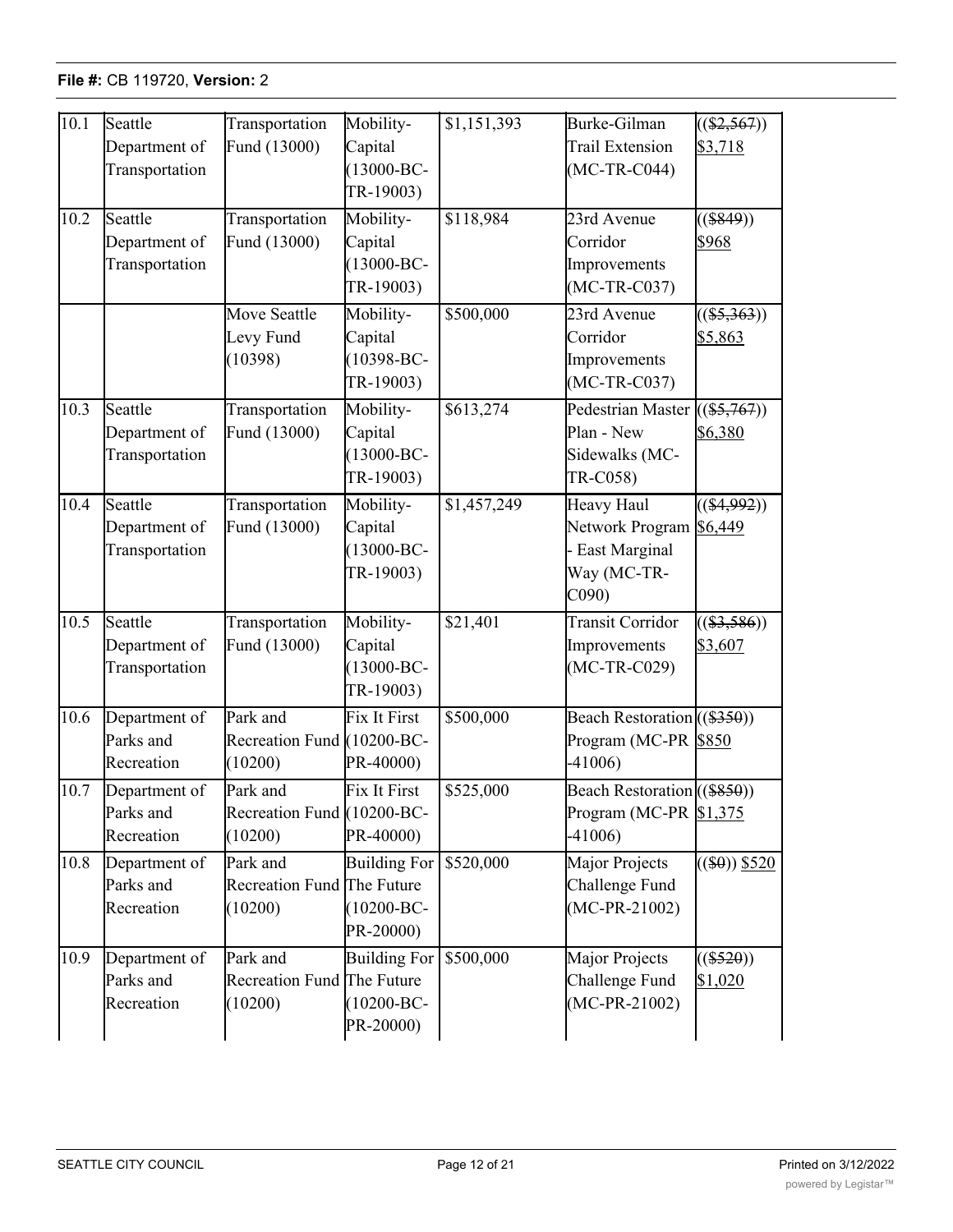| $[10.10]$ Department of | Park and                   | Fix It First | \$350,000   | Major                           | ( \$1,426) |
|-------------------------|----------------------------|--------------|-------------|---------------------------------|------------|
| Parks and               | Recreation Fund (10200-BC- |              |             | Maintenance                     | \$1,776    |
| Recreation              | (10200)                    | PR-40000)    |             | Backlog and                     |            |
|                         |                            |              |             | Asset                           |            |
|                         |                            |              |             | Management (MC                  |            |
|                         |                            |              |             | $-PR-41001)$                    |            |
| 10.11 Department of     | Park and                   | Fix It First | \$90,000    | <b>Seward Park</b>              | $($ \$64)) |
| Parks and               | Recreation Fund (10200-BC- |              |             | <b>Forest Restoration \$154</b> |            |
| Recreation              | (10200)                    | PR-40000)    |             | $(MC-PR-41013)$                 |            |
| <b>Net Change</b>       |                            |              | \$6,347,301 |                                 |            |

<u>Production (2000)</u>

Allocation modifications for the Seattle Department of Transportation, Seattle Public Utilities, and Seattle City Light in this section shall operate for the purposes of increasing or decreasing the base for the limit imposed by subsection 4(c) of Ordinance 125724.

Section 11. Appropriations in the 2019 Adopted Budget and project allocations in the 2019-2024

|  |  |  | Adopted Capital Improvement Program, which are backed by revenues, are modified as follows: |  |
|--|--|--|---------------------------------------------------------------------------------------------|--|
|  |  |  |                                                                                             |  |

|      | <b>Item Department</b> | Fund                  | <b>Budget</b><br><b>Summary</b><br><b>Level/BCL</b><br>Code              | <b>Additional</b><br><b>Budget</b><br><b>Appropriation</b> | <b>CIP Project Name Allocation</b>                                 | (in 8000's)                |
|------|------------------------|-----------------------|--------------------------------------------------------------------------|------------------------------------------------------------|--------------------------------------------------------------------|----------------------------|
| 11.1 | Seattle City<br>Light  | Light Fund<br>(41000) | Customer<br>Focused - CIP<br>$(41000 - BC -$<br>$CL-Z$                   | $(\$3,500,000)$                                            | Transportation<br>Streetlights (MC-<br>CL-ZL8377)                  | $((\$6,759))$<br>\$5,759   |
|      |                        |                       |                                                                          |                                                            | <b>Streetlight LED</b><br>Conversion<br>Program (MC-CL-<br>ZL8441) | $((\$7,148))$<br>\$5,148   |
|      |                        |                       |                                                                          |                                                            | Large Overhead<br>and Underground<br>Services (MC-CL-<br>ZS8365)   | $((\$3,845))$<br>\$3,345   |
|      |                        |                       | Power Supply<br>& Environ<br>Affairs - CIP<br>$(41000 - BC -$<br>$CL-X)$ | (\$12,550,000)                                             | Boundary -<br>Licensing<br>Mitigation (MC-CL<br>$-XB6987)$         | $((\$54,537))$<br>\$41,987 |

Distribution -

Networks (MC-CL-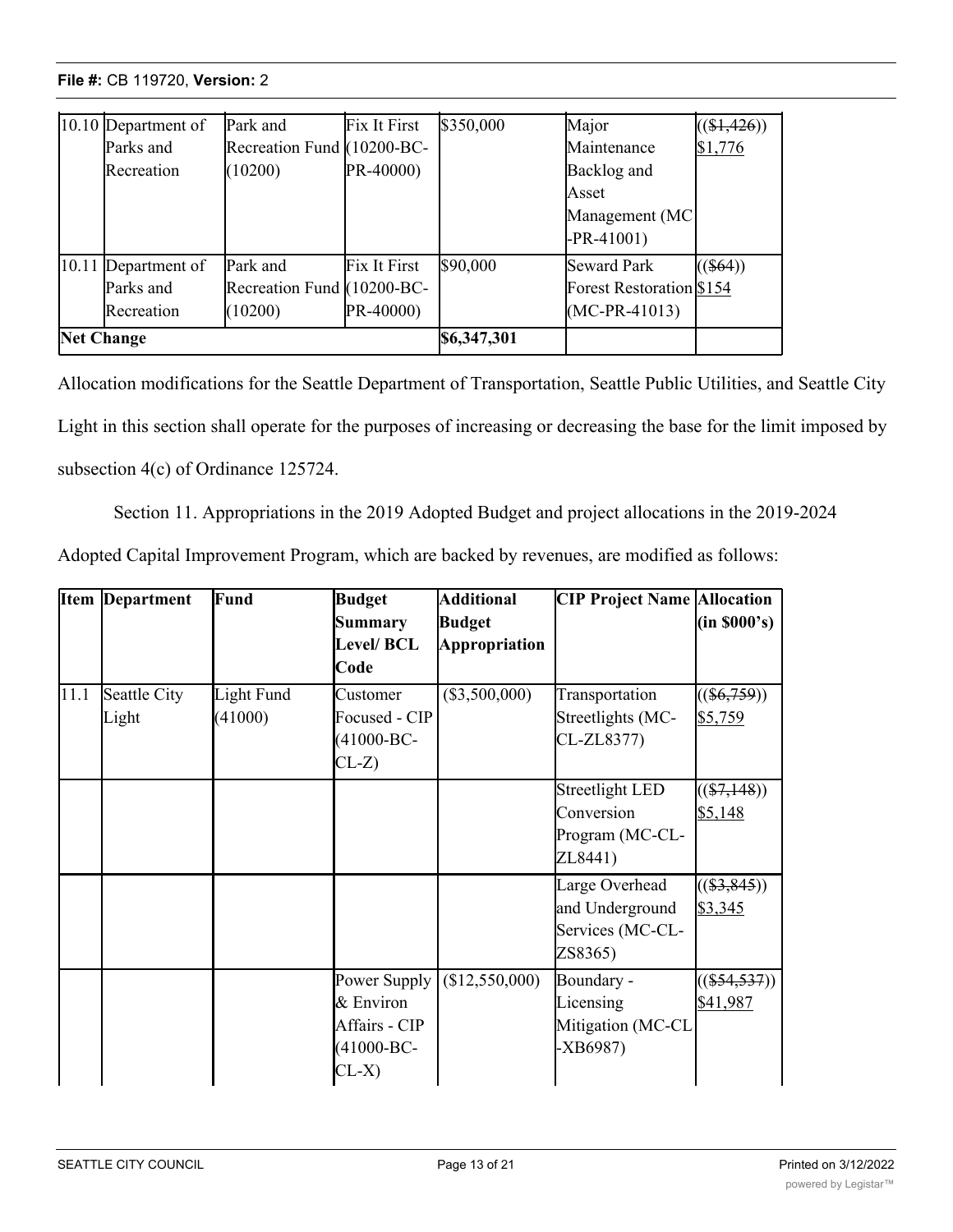|  | Transmission<br>and<br>Distribution -<br>CIP (41000-<br>$BC-CL-Y$ | \$16,050,000 | Distribution Area<br>Communications<br>Networks (MC-CL-<br>YD9307)                                  | $\overline{((\$3,119))}$<br>\$2,619 |
|--|-------------------------------------------------------------------|--------------|-----------------------------------------------------------------------------------------------------|-------------------------------------|
|  |                                                                   |              | Network<br>Maintenance Hole<br>and Vault Rebuild<br>$(MC-CL-YN8130)$                                | $((\$3,271))$<br>\$2,271            |
|  |                                                                   |              | Massachusetts<br>Street Substation -<br>Networks (MC-CL-<br>YN8202)                                 | $((\$4,182))$<br>\$2,682            |
|  |                                                                   |              | Denny Substation - $((\$2,255))$<br>Network (MC-CL-<br>YN8404)                                      | \$26,255                            |
|  |                                                                   |              | First Hill - Network $((\$876))$<br>Load Transfer (MC \$26<br>$-CL-YN8407$                          |                                     |
|  |                                                                   |              | Underground<br>Equipment<br>Replacements (MC<br>$-CL-YR8353)$                                       | $((\$14,734))$<br>\$13,734          |
|  |                                                                   |              | Overhead 26kV<br>Conversion (MC-<br>CL-YR8358)                                                      | $((\$676))$<br>\$376                |
|  |                                                                   |              | Vista Switch<br>Automation (MC-<br>CL-YR8483)                                                       | $((\$382))$ \$2                     |
|  |                                                                   |              | Substation Breaker $((\$6,904))$<br>Replacements and<br>Reliability<br>Additions (MC-CL-<br>YS7779) | \$6,154                             |
|  |                                                                   |              | Transmission<br>Reliability (MC-CL \$2,400<br>$-YT7104)$                                            | $\overline{((\$3,500))}$            |
|  |                                                                   |              | Transmission Inter- $((\$676))$<br>Agency (MC-CL-<br>YT7105)                                        | \$606                               |
|  |                                                                   |              | Transmission Line<br>Reconductoring<br>(MC-CL-YT8462)                                               | $((\$3,843))$<br>\$3,343            |

<u>Light Fund</u>

Customer<br>Customer

(<del>)</del><br>((<del>)</del>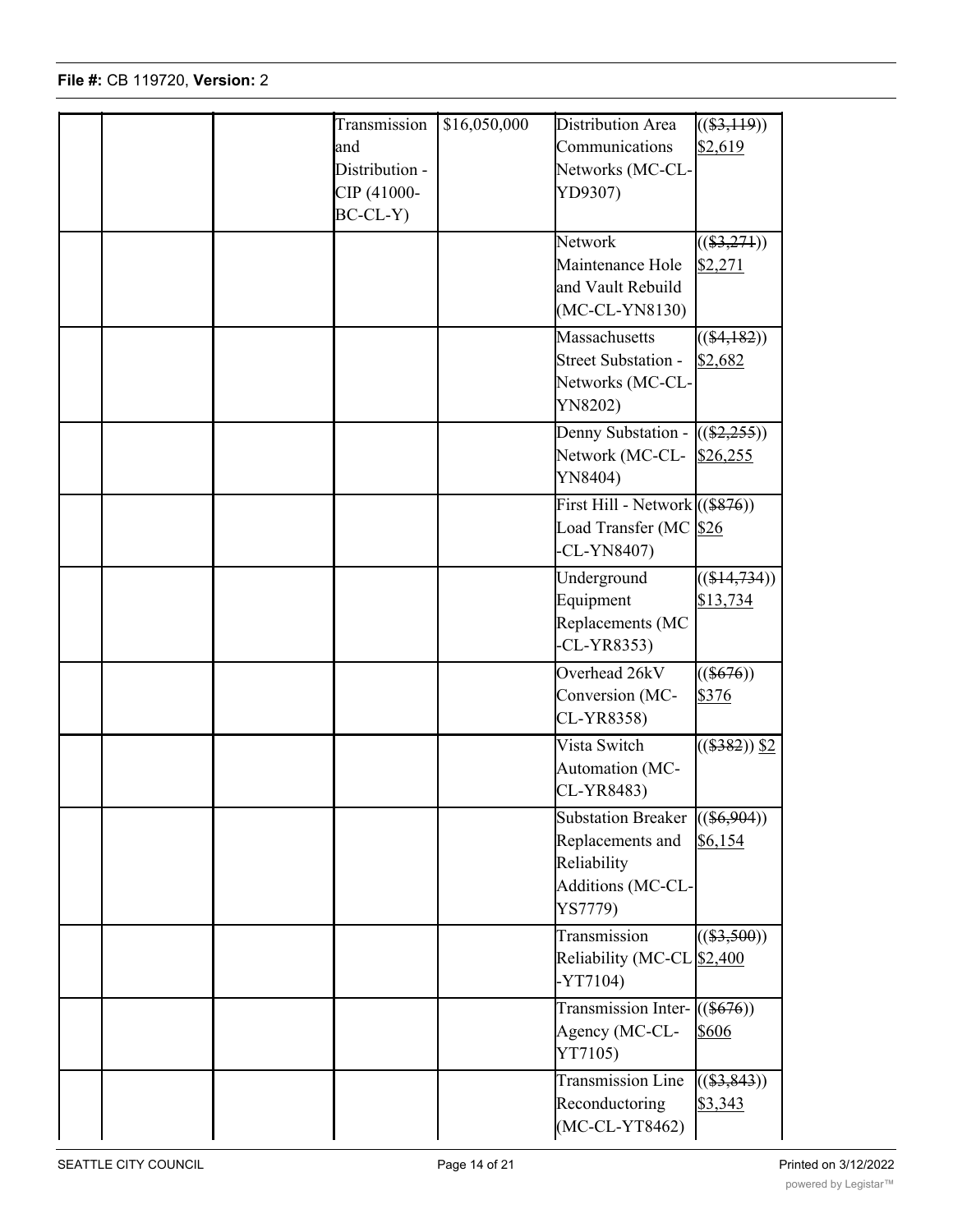| 11.2 | Seattle City<br>Light | Light Fund<br>(41000) | Customer<br>Focused - CIP<br>$(41000 - BC -$<br>$CL-Z$                  | $($ \$90,000)   | <b>Network Additions</b><br>and Services: First<br>Hill,<br>Massachusetts,<br>Union & University<br>$(MC-CL-ZS8364)$<br><b>Broad Street</b> | $((\$5,319))$<br>\$5,229   |
|------|-----------------------|-----------------------|-------------------------------------------------------------------------|-----------------|---------------------------------------------------------------------------------------------------------------------------------------------|----------------------------|
|      |                       |                       | Transmission<br>and<br>Distribution -<br>CIP (41000-<br>BC-CL-Y)        | \$90,000        | Substation -<br>Network (MC-CL-<br>YN8203)                                                                                                  | $((\$4,011))$<br>\$4,851   |
|      |                       |                       |                                                                         |                 | Communications<br>Improvements (MC \$836<br>$-CL-YP9009$                                                                                    | $((\$1,586))$              |
| 11.3 | Seattle City<br>Light | Light Fund<br>(41000) | Customer<br>Focused - CIP<br>$(41000 - BC -$<br>$CL-Z$                  | \$3,000,000     | Medium Overhead<br>and Underground<br>Services (MC-CL-<br>ZS8366)                                                                           | $((\$14,947))$<br>\$17,947 |
|      |                       |                       | Financial<br>Services - CIP<br>$(41000 - BC -$<br>$CL-W$                | (\$2,000,000)   | PeopleSoft<br>Reimplementation - \$71<br>City Light (MC-CL<br>-WF9970)                                                                      | $((\$2,071))$              |
|      |                       |                       | Power Supply<br>& Environ<br>Affairs - CIP<br>$(41000 - BC -$<br>$CL-X$ | (\$1,000,000)   | Skagit - Boat<br>Facility<br>Improvements (MC<br>$-CL-XS6540$                                                                               | $((\$1,521))$<br>\$521     |
| 11.4 | Seattle City<br>Light | Light Fund<br>(41000) | Customer<br>Focused - CIP<br>$(41000 - BC -$<br>$CL-Z$                  | \$0             | <b>Meter Additions</b><br>(MC-CL-ZS8054) \$5,675                                                                                            | $((\$4,675))$              |
|      |                       |                       |                                                                         |                 | Alaskan Way<br>Viaduct and<br>Seawall<br>Replacement -<br><b>Utility Relocations</b><br>(MC-CL-ZT8307)                                      | $((\$42,227))$<br>\$41,227 |
| 11.5 | Seattle City<br>Light | Light Fund<br>(41000) | Customer<br>Focused - CIP<br>$(41000 - BC -$<br>$CL-Z$                  | $(\$7,100,000)$ | Streetlights:<br>Arterial,<br>Residential and<br>Floodlights (MC-<br>CL-ZL8378)                                                             | $((\$7,345))$<br>\$6,745   |

Infrastructure

\$2,574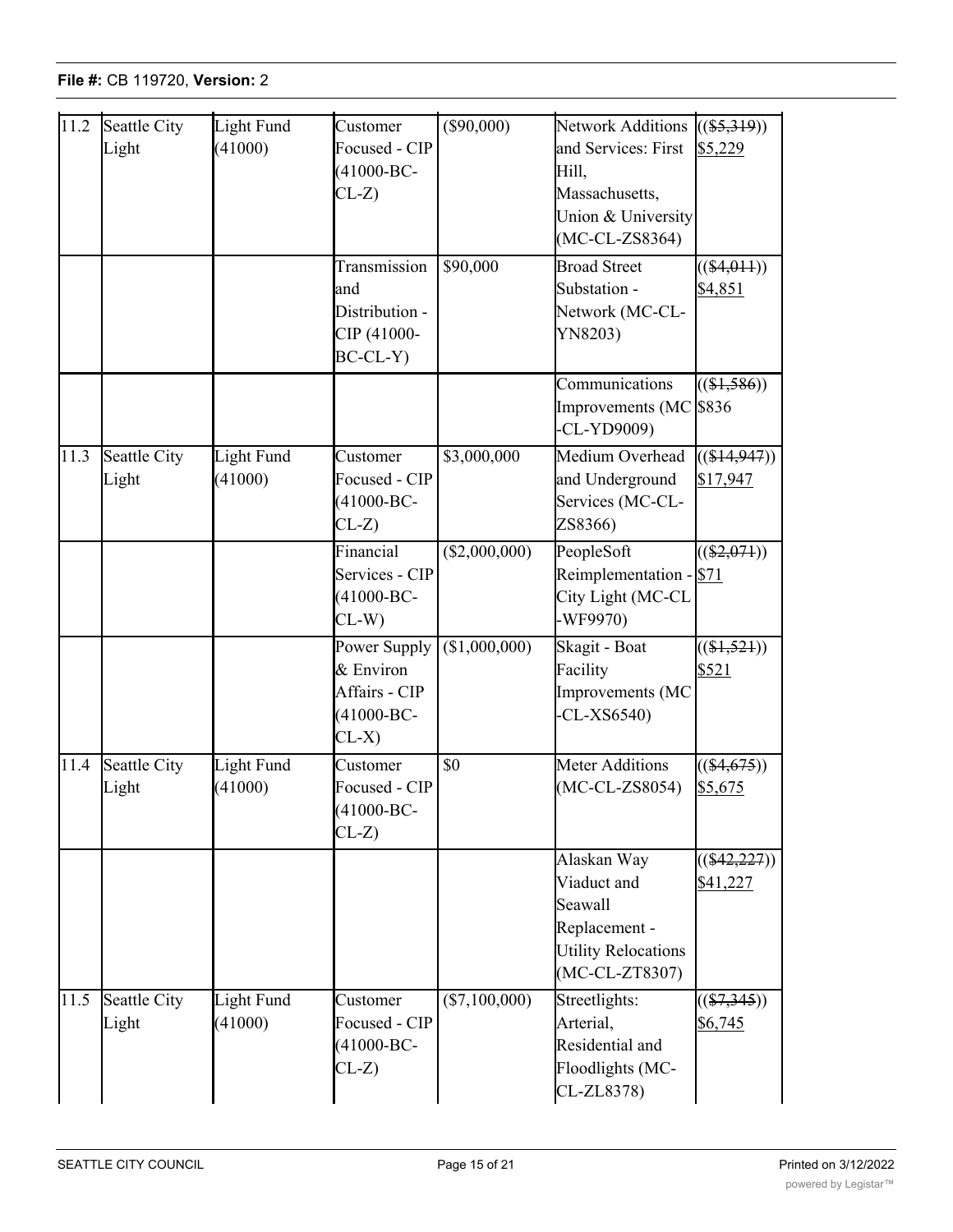|      |                       |                              |                                                                         |                | Streetlight<br>Infrastructure<br>Replacement (MC-<br>CL-ZL8460)                                        | $((\$3,074))$<br>\$2,574   |
|------|-----------------------|------------------------------|-------------------------------------------------------------------------|----------------|--------------------------------------------------------------------------------------------------------|----------------------------|
|      |                       |                              |                                                                         |                | Center City<br>Connector Streetcar \$395<br>City Light (MC-CL<br>$-ZT8470$                             | $\overline{((\$6,395))}$   |
|      |                       |                              | Power Supply<br>& Environ<br>Affairs - CIP<br>$(41000 - BC -$<br>$CL-X$ | (\$14,800,000) | Boundary -<br>Licensing<br>Mitigation (MC-CL<br>$-XB6987)$                                             | $((\$41,987))$<br>\$28,487 |
|      |                       |                              |                                                                         |                | Denny Substation<br>Tenant<br>Improvements (MC<br>$-CL-XF9235$                                         | $((\$4,472))$<br>\$3,172   |
|      |                       |                              | Transmission<br>and<br>Distribution -<br>CIP (41000-<br>$BC-CL-Y$       | \$21,900,000   | PCB Tracking and<br>Condition<br><b>Assessment Project</b><br>(MC-CL-YR9974)                           | $((\$4,753))$<br>\$3,553   |
|      |                       |                              |                                                                         |                | Denny Substation<br>Development (MC-<br>CL-YS7757)                                                     | $((\$4,188))$<br>\$27,288  |
| 11.6 | Seattle City<br>Light | Light Fund<br>(41000)        | Customer<br>Focused - CIP<br>$(41000 - BC -$<br>$CL-Z$ )                | \$0            | Alaskan Way<br>Viaduct and<br>Seawall<br>Replacement -<br><b>Utility Relocations</b><br>(MC-CL-ZT8307) | $((\$41,227))$<br>\$40,227 |
|      |                       |                              |                                                                         |                | Normal Emergency<br>$(MC-CL-ZS8379)$                                                                   | $((\$515))$<br>\$1,515     |
| 11.7 | Seattle City<br>Light | <b>Light Fund</b><br>(41000) | Power Supply<br>& Environ<br>Affairs - CIP<br>$(41000 - BC -$<br>$CL-X$ | \$0            | Boundary<br>Powerhouse - Unit<br>51 Generator<br>Rebuild (MC-CL-<br>XB6351)                            | $((\$12,816))$<br>\$13,816 |
|      |                       |                              |                                                                         |                | <b>Skagit Facility</b><br>Conservation (MC-<br>$CL-XS6515)$                                            | $((\$1,587))$<br>\$587     |

 $\frac{1}{1000}$ 

Residential and

Generator Step-up

 $\frac{1}{\sqrt{2}}$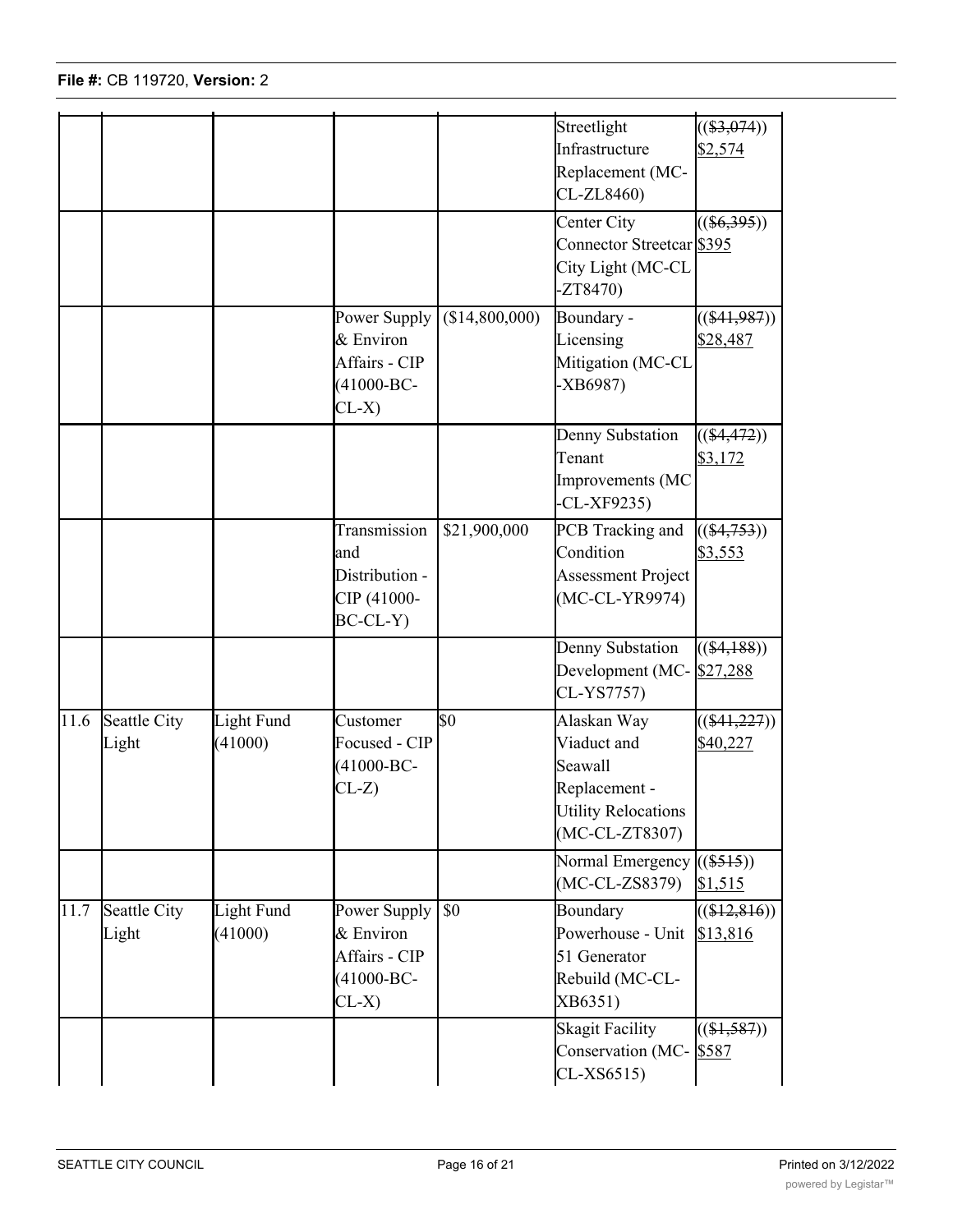| $\overline{11.8}$ | Seattle City       | Light Fund     | Power Supply \$0 |                | Boundary                        | $\sqrt{(\$9,119)})$ |
|-------------------|--------------------|----------------|------------------|----------------|---------------------------------|---------------------|
|                   | Light              | (41000)        | & Environ        |                | Powerhouse                      | \$8,319             |
|                   |                    |                | Affairs - CIP    |                | Generator Step-up               |                     |
|                   |                    |                | $(41000 - BC -$  |                | Transformer                     |                     |
|                   |                    |                | $CL-X$           |                | Replacement (MC-                |                     |
|                   |                    |                |                  |                | CL-XB6493)                      |                     |
|                   |                    |                |                  |                | <b>Boundary Crane</b>           | $((\$3,840))$       |
|                   |                    |                |                  |                | Improvements (MC \\$4,540)      |                     |
|                   |                    |                |                  |                | $-CL-XB6620$                    |                     |
|                   |                    |                |                  |                | Ross Dam - AC/DC $((\$2,032))$  |                     |
|                   |                    |                |                  |                | Distribution System \$1,032     |                     |
|                   |                    |                |                  |                | Upgrade (MC-CL-                 |                     |
|                   |                    |                |                  |                | XS6373)                         |                     |
|                   |                    |                |                  |                | Skagit Facility -               | $((\$4,533))$       |
|                   |                    |                |                  |                | Minor                           | \$6,533             |
|                   |                    |                |                  |                | Improvements                    |                     |
|                   |                    |                |                  |                | Program (MC-CL-                 |                     |
|                   |                    |                |                  |                | XS6405)                         |                     |
|                   |                    |                |                  |                | Diablo Powerhouse $((\$4,799))$ |                     |
|                   |                    |                |                  |                | - Rebuild Generator \$3,899     |                     |
|                   |                    |                |                  |                | Unit 32 (MC-CL-                 |                     |
|                   |                    |                |                  |                | XS6423)                         |                     |
| 11.9              | Seattle City       | Light Fund     | Transmission     | $\mathbb{S}^0$ | PCB Tracking and                | $((\$4,753))$       |
|                   | Light              | (41000)        | and              |                | Condition                       | \$2,253             |
|                   |                    |                | Distribution -   |                | <b>Assessment Project</b>       |                     |
|                   |                    |                | CIP (41000-      |                | (MC-CL-YR9974)                  |                     |
|                   |                    |                | $BC-CL-Y$        |                |                                 |                     |
|                   |                    |                |                  |                | Enterprise                      | $((\$3,874))$       |
|                   |                    |                |                  |                | Geographic                      | \$6,374             |
|                   |                    |                |                  |                | Information System              |                     |
|                   |                    |                |                  |                | (MC-CL-YD9957)                  |                     |
|                   | 11.10 Seattle City | Light Fund     | Customer         | (\$2,000,000)  | Overhead and                    | $((\$5,545))$       |
|                   | Light              | (410Brandi000) | Focused - CIP    |                | Underground                     | \$3,545             |
|                   |                    |                | $(41000 - BC -$  |                | Relocations (MC-                |                     |
|                   |                    |                | $CL-Z$           |                | CL-ZT8369)                      |                     |
|                   |                    |                | Financial        | (\$2,000,000)  | <b>IT Security</b>              | $((\$2,151))$       |
|                   |                    |                | Services - CIP   |                | Upgrades (MC-CL-S151            |                     |
|                   |                    |                | $(41000 - BC -$  |                | WF9960)                         |                     |
|                   |                    |                | $CL-W$           |                |                                 |                     |

Skagit Facility Facility

 $(1,5,5,5)$ 

 $\mathbb{R}^2$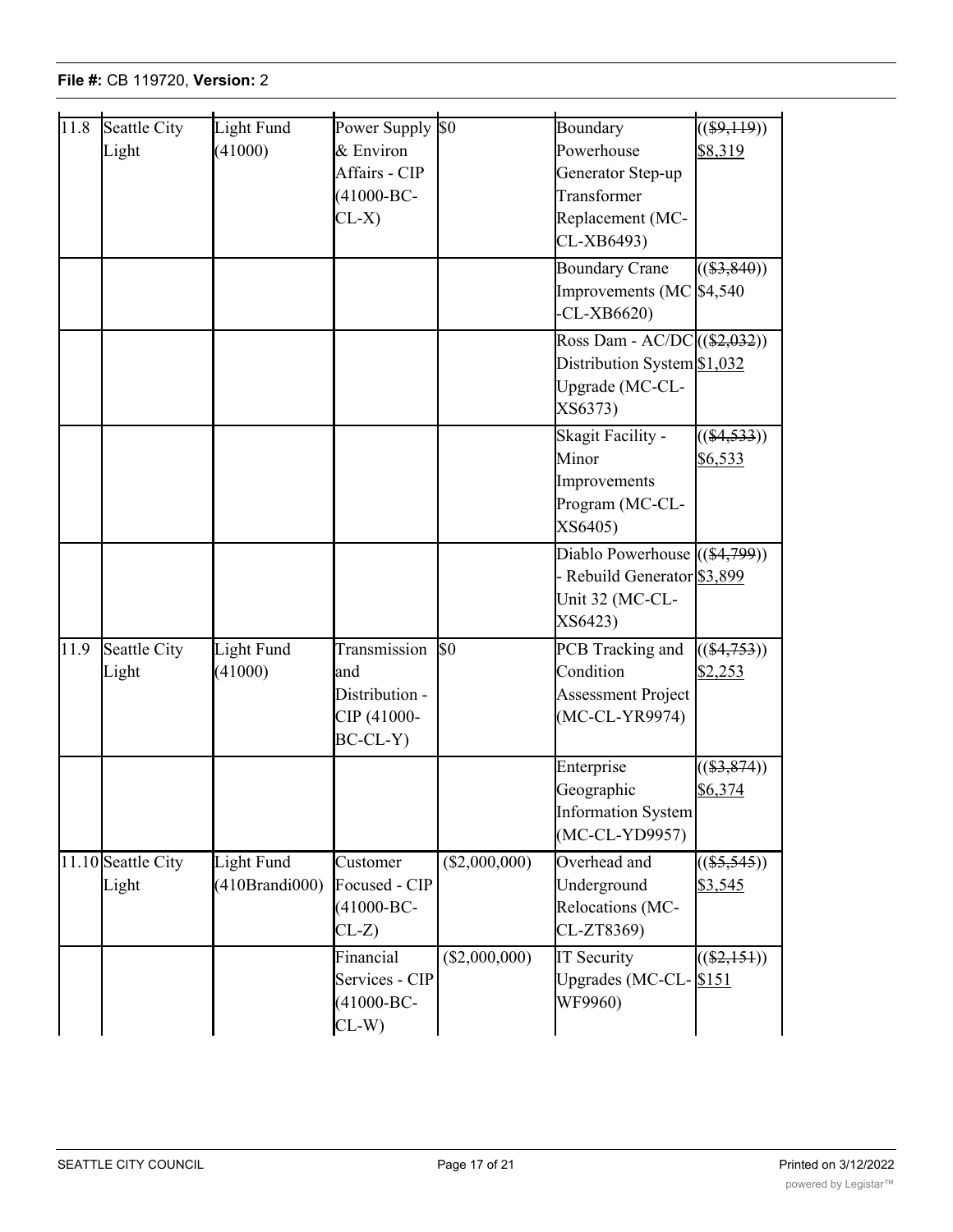|                    |                | Transmission    | \$4,000,000     | Overhead                 | $((\$11,284))$   |
|--------------------|----------------|-----------------|-----------------|--------------------------|------------------|
|                    |                | and             |                 | Equipment                | \$18,284         |
|                    |                | Distribution -  |                 | Replacements (MC         |                  |
|                    |                | CIP (41000-     |                 | $CL-YR8351)$             |                  |
|                    |                | $BC-CL-Y$       |                 |                          |                  |
|                    |                |                 |                 | Substation               | $((\$6,731))$    |
|                    |                |                 |                 | Equipment                | \$3,731          |
|                    |                |                 |                 | Improvements (MC         |                  |
|                    |                |                 |                 | $-CL-YST752)$            |                  |
| 11.11 Seattle City | Light Fund     | Transmission    | \$0             | Underground              | $((\$3,160))$    |
| Light              | (41000)        | and             |                 | <b>System Capacity</b>   | \$6,160          |
|                    |                | Distribution -  |                 | Additions (MC-CL-        |                  |
|                    |                | CIP (41000-     |                 | YR8361)                  |                  |
|                    |                | $BC-CL-Y$       |                 |                          |                  |
|                    |                |                 |                 | <b>Substation Plant</b>  | $((\$2,784))$    |
|                    |                |                 |                 | Improvements (MC \$1,784 |                  |
|                    |                |                 |                 | $-CL-YST750$             |                  |
|                    |                |                 |                 | Substation               | $((\$4,896))$    |
|                    |                |                 |                 | Transformer              | \$2,896          |
|                    |                |                 |                 | Replacements (MC         |                  |
|                    |                |                 |                 | $CL-YS7776$              |                  |
| 11.12 Seattle      | Transportation | Major           | $\overline{50}$ | Arterial Asphalt         | $((\$552))$ \$0  |
| Department of      | Fund (13000)   | Maintenance/    |                 | and Concrete             |                  |
| Transportation     |                | Replacement     |                 | Program (MC-TR-          |                  |
|                    |                | $(13000 - BC -$ |                 | CO70                     |                  |
|                    |                | TR-19001)       |                 |                          |                  |
|                    |                |                 |                 | Arterial Asphalt &       | $((\$6,075))$    |
|                    |                |                 |                 | Concrete Program         | \$6,627          |
|                    |                |                 |                 | Phase II (MC-TR-         |                  |
|                    |                |                 |                 | $CO33$ )                 |                  |
|                    | Bridging The   | Major           | $\overline{50}$ | <b>Arterial Asphalt</b>  | $((\$0))$ (\$22) |
|                    | Gap Levy Fund  | Maintenance/    |                 | and Concrete             |                  |
|                    | (10394)        | Replacement     |                 | Program (MC-TR-          |                  |
|                    |                | $(10394 - BC -$ |                 | CO70                     |                  |
|                    |                | TR-19001)       |                 |                          |                  |
|                    |                |                 |                 | Arterial Asphalt &       | $((\$12))$ \$34  |
|                    |                |                 |                 | Concrete Program         |                  |
|                    |                |                 |                 | Phase II (MC-TR-         |                  |
|                    |                |                 |                 | CO <sub>33</sub>         |                  |

Services - CIP

Upgrades (MC-CL-

\$151

TR-19001)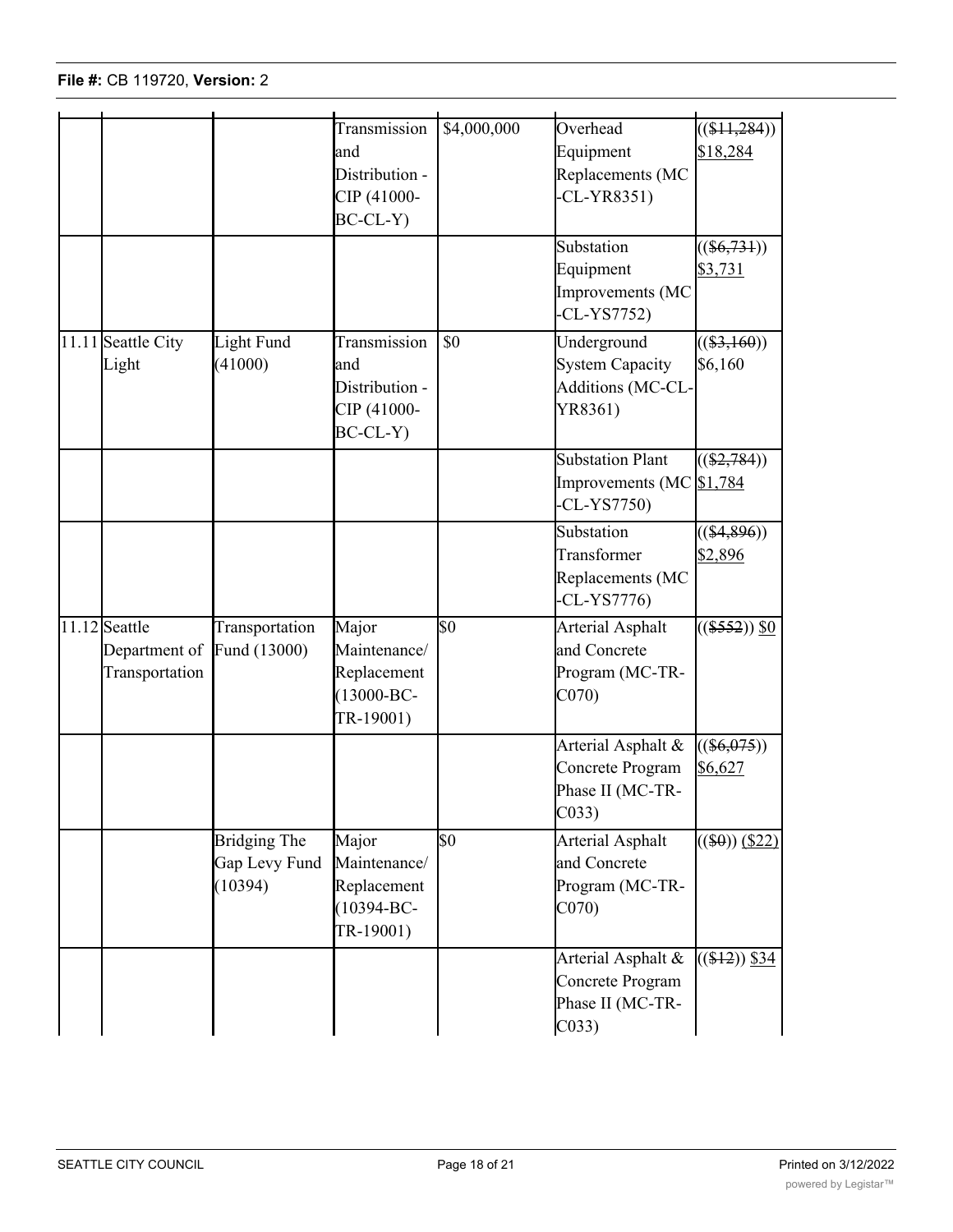|                   |                                                             | REET II Capital Major                               |                                                              | $\overline{\$0}$ | <b>Arterial Asphalt</b>                                                                    | $((\$123))$ \$0           |
|-------------------|-------------------------------------------------------------|-----------------------------------------------------|--------------------------------------------------------------|------------------|--------------------------------------------------------------------------------------------|---------------------------|
|                   |                                                             | Fund (30020)                                        | Maintenance/                                                 |                  | and Concrete                                                                               |                           |
|                   |                                                             |                                                     | Replacement                                                  |                  | Program (MC-TR-                                                                            |                           |
|                   |                                                             |                                                     | $(30020 - BC -$                                              |                  | CO70                                                                                       |                           |
|                   |                                                             |                                                     | TR-19001)                                                    |                  |                                                                                            |                           |
|                   |                                                             |                                                     |                                                              |                  | Arterial Asphalt &<br>Concrete Program<br>Phase II (MC-TR-<br>C <sub>033</sub>             | $((\$450))$<br>\$572      |
|                   | 11.13 Department of 2016 UTGO-<br>Parks and<br>Recreation   | Alaskan Way<br>Seawall (35840)                      | <b>Building For</b><br>The Future<br>(35840-BC-<br>PR-20000) | \$1,495,000      | Parks Central<br><b>Waterfront Piers</b><br>Rehabilitation (MC<br>$-PR - 21007$            | $((\$\theta))$<br>\$1,495 |
|                   |                                                             | Alaskan Way<br><b>Seawall Const</b><br>Fund (35800) | <b>Building For</b><br>The Future<br>(35800-BC-<br>PR-20000) | (\$1,495,000)    | Parks Central<br><b>Waterfront Piers</b><br>Rehabilitation (MC<br>$-PR - 21007$            | $((\$2,332))$<br>\$837    |
|                   | 11.14 Department of Seattle Park<br>Parks and<br>Recreation | District Fund<br>(19710)                            | <b>Fix It First</b><br>$(19710 - BC -$<br>PR-40000)          | $(\$625,000)$    | Major Maintenance ((\$44,012))<br><b>Backlog and Asset</b><br>Management (MC-<br>PR-41001) | \$43,387                  |
|                   |                                                             |                                                     |                                                              | \$625,000        | <b>Battery Street</b><br><b>Portal Park</b><br>Development (MC-<br>PR-21015)               | $\sqrt{(\$0))}$ \$625     |
| <b>Net Change</b> |                                                             |                                                     | \$0                                                          |                  |                                                                                            |                           |

Concrete Program

Allocation modifications for the Seattle Department of Transportation, Seattle Public Utilities, and Seattle City Light in this section shall operate for the purposes of increasing or decreasing the base for the limit imposed by subsection 4(c) of Ordinance 125724.

Section 12. Effective December 31, 2019, the following positions are abrogated in the following

departments:

| <b>Item</b>  | <b>Department</b>         | Position Title              | <b>Position</b> $#$ | <b>Number</b> |
|--------------|---------------------------|-----------------------------|---------------------|---------------|
| 12.1         | Seattle Police Department | <b>I</b> dentification Tech | 00018365            | (1.0)         |
|              |                           | <b>Identification Tech</b>  | 00023786            | (1.0)         |
| 12.2         | Seattle Fire Department   | Conslr                      | 10005791            | (1.0)         |
| <b>Total</b> |                           |                             |                     |               |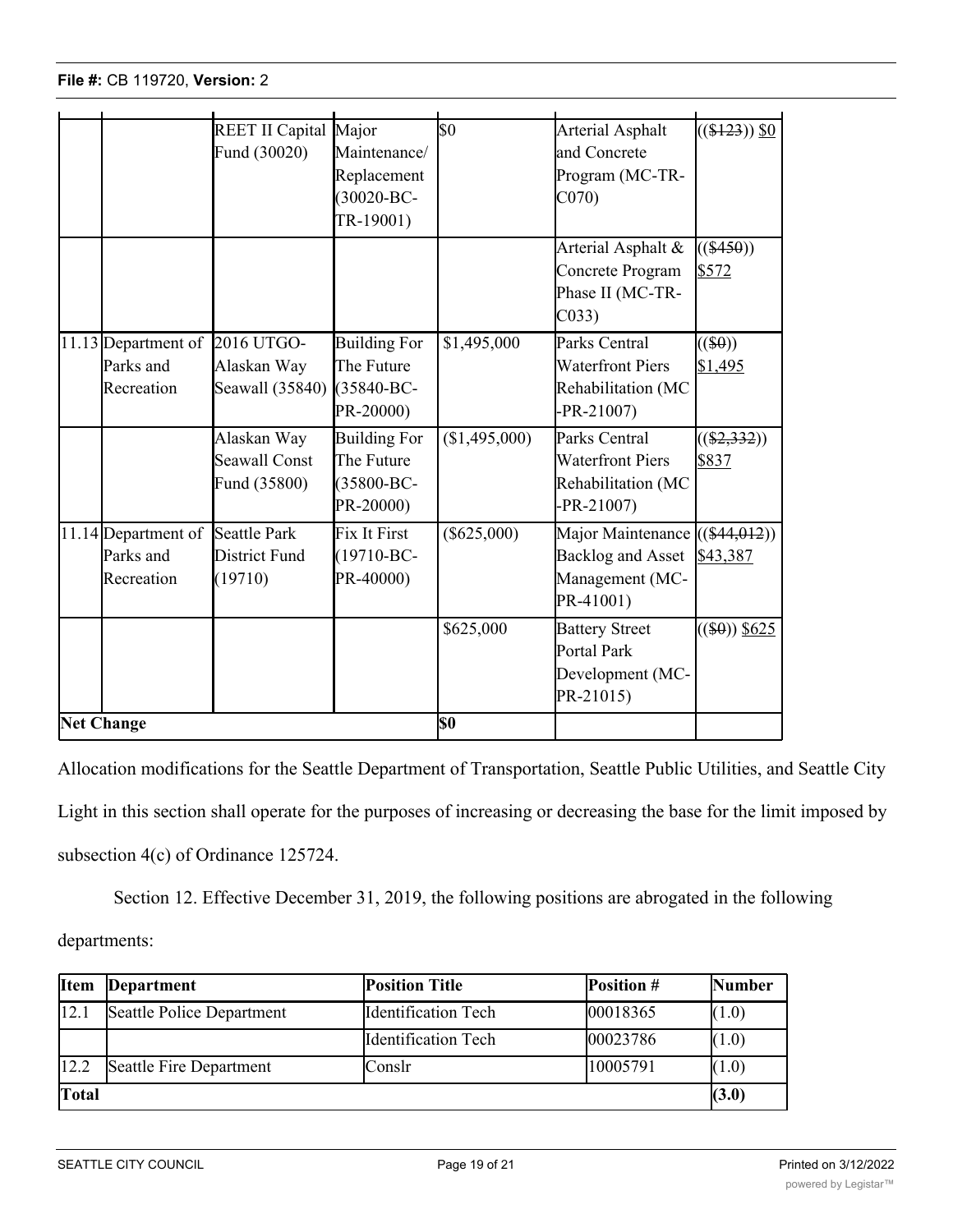Section 13. Effective December 1, 2019, the following positions are increased from part-time status to full-time status in Seattle Police Department:

|              | <b>Item Department</b>    | <b>Position Title</b> | Position # | <b>Position Status</b> | <b>Number</b> |
|--------------|---------------------------|-----------------------|------------|------------------------|---------------|
| 13.1         | Seattle Police Department | Pol Special Recruit   | 00021002   | Full-time              | I1.0          |
|              |                           | Pol Special Recruit   | 00021003   | Full-time              | I1.0          |
|              |                           | Pol Special Recruit   | 00021004   | Full-time              | l1.0          |
|              |                           | Admin Staff Asst      | 1002374    | Full-time              | l1.0          |
| <b>Total</b> |                           |                       | 4.0        |                        |               |

Section 14. The Council intends that the General Fund appropriation authority for the Department of Education and Early Learning (DEEL) provided in Item 2.2 is to be the sole source of City funding for the development of the Firefighter Training Associate of Arts Pathway program. The Council requests that DEEL provide a report on the program to the Council's Gender Equity, Safe Communities, New Americans, and Education Committee, or its successor committee, by April 1, 2020. The report should describe the program in detail, including the activities funded by the City, the timeline for program implementation, any remaining activities to be completed, and the intended outcomes for program participants.

Section 15. Any act consistent with the authority of this ordinance taken after its passage and prior to its effective date is ratified and confirmed.

Section 16. This ordinance shall take effect and be in force 30 days after its approval by the Mayor, but if not approved and returned by the Mayor within ten days after presentation, it shall take effect as provided by Seattle Municipal Code Section 1.04.020.

Passed by a 3/4 vote of all the members of the City Council the day of

\_\_\_\_\_\_\_\_\_\_\_\_\_\_\_\_\_\_\_\_\_\_\_\_\_, 2020, and signed by me in open session in authentication of its passage this

 $day of$ , 2020.